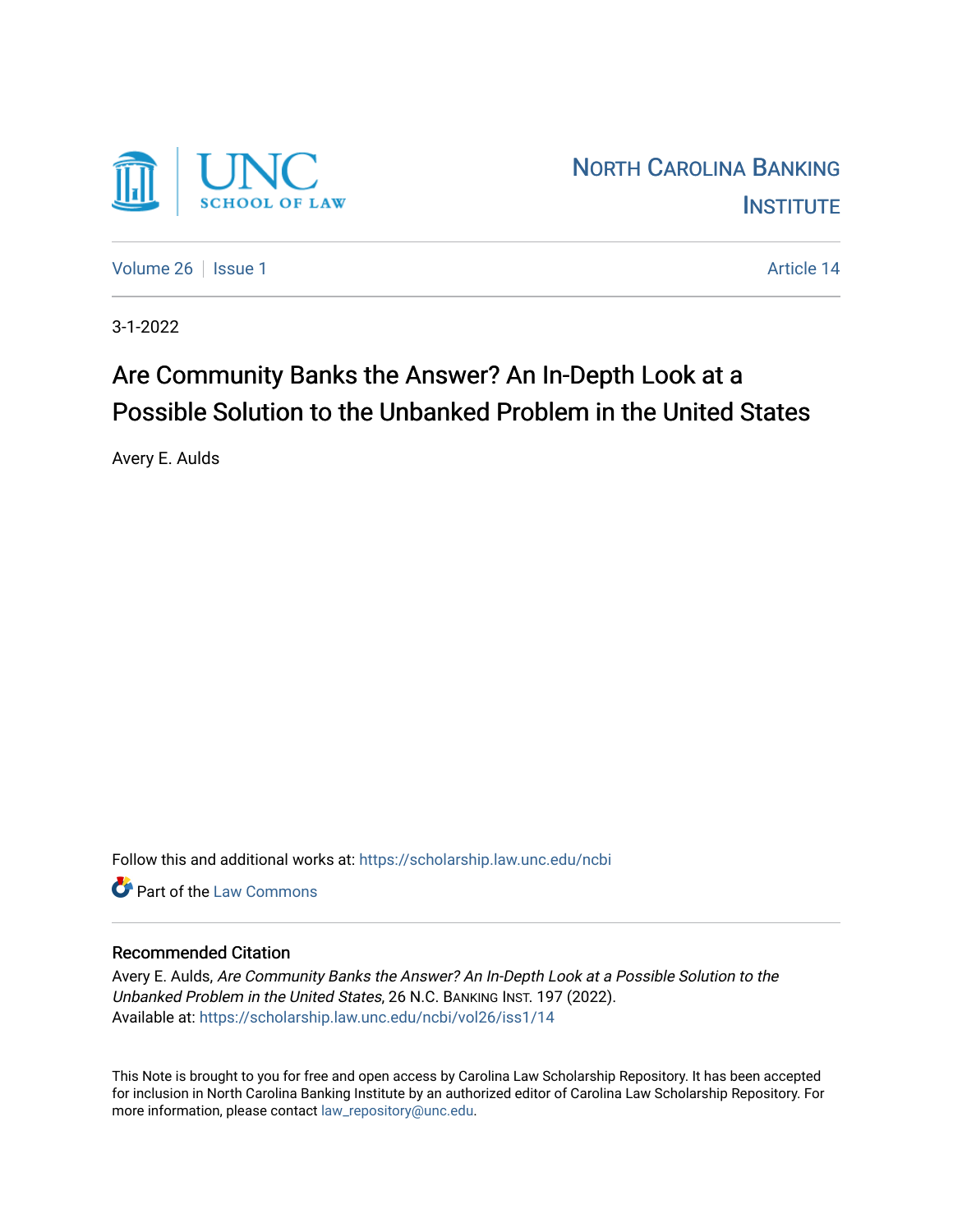# **Are Community Banks the Answer? An In-Depth Look at a Possible Solution to the Unbanked Problem in the United States**

## I. INTRODUCTION

In the United States of America, money is king. If someone wants to own a home, attend college, access healthcare, or obtain many other necessary resources, they need financial wealth.<sup>1</sup> However, approximately 7.1 million households in the United States are "unbanked,"<sup>2</sup> and roughly 43 million American adults are underbanked. $3$ Although the proportion of U.S. households that were unbanked in 2019—only 5.4%—represents the lowest unbanked rate since the Federal Deposit Insurance Corporation ("FDIC") began tracking these numbers in  $2009<sup>4</sup>$ , there is likely to be a rise in the number of those who are unbanked due to the COVID-19 pandemic.<sup>5</sup> Unbanked individuals face several financial disadvantages, including the inability to receive direct deposits and stimulus checks from employers or the government, difficulty in building credit history for future borrowing, and the inability to build financial wealth.<sup>6</sup>

<sup>1.</sup> Todd Kunsman, *See Why Money Is Important and the Role It Plays in Our Lives*, INVESTED WALLET (May 17, 2021), https://investedwallet.com/money-is-important/ [https://perma.cc/W34N-8RT2] ("[M]oney matters because you can provide your family with better education opportunities, better healthcare, and a better start in life overall.").

<sup>2.</sup> FED. DEPOSIT INS. CORP., HOW AMERICA BANKS: HOUSEHOLD USE OF BANKING AND FINANCIAL SERVICES 1 (2020), https://www.economicinclusion.gov/downloads/2019\_FDIC\_Unbanked\_HH\_Survey\_Repor t.pdf [https://perma.cc/QBB7-UHD6] [hereinafter HOW AMERICA BANKS].

<sup>3.</sup> Martha Perine Beard, *Reaching the Unbanked and Underbanked*, CENT. BANKER 1, 6 (Winter 2010) (reporting an estimate by the FDIC that 21 million households in the U.S. are underbanked).

<sup>4.</sup> HOW AMERICA BANKS, *supra* note 2, at 1 ("Between 2017 and 2019, the unbanked rate fell by 1.1 percentage points, corresponding to an increase of approximately 1.5 million banked households. About half of the decline in the unbanked rate between 2017 and 2019 was associated with improvements in the socioeconomic circumstances of U.S. households over this period.").

<sup>5.</sup> Emily Guy Birken, *The Costs of Being Unbanked or Underbanked*, FORBES ADVISOR (Jul. 28, 2020, 12:03 AM), https://www.forbes.com/advisor/banking/costs-ofbeing-unbanked-or-underbanked/ [https://perma.cc/E4QQ-AD2B].

<sup>6.</sup> *See id*. ("In an economy that runs on the assumption that individuals have full access to traditional banking, living without that access has a number of costs. It's important to understand these costs and how living without full access to the banking system can prevent the unbanked and underbanked from building wealth.").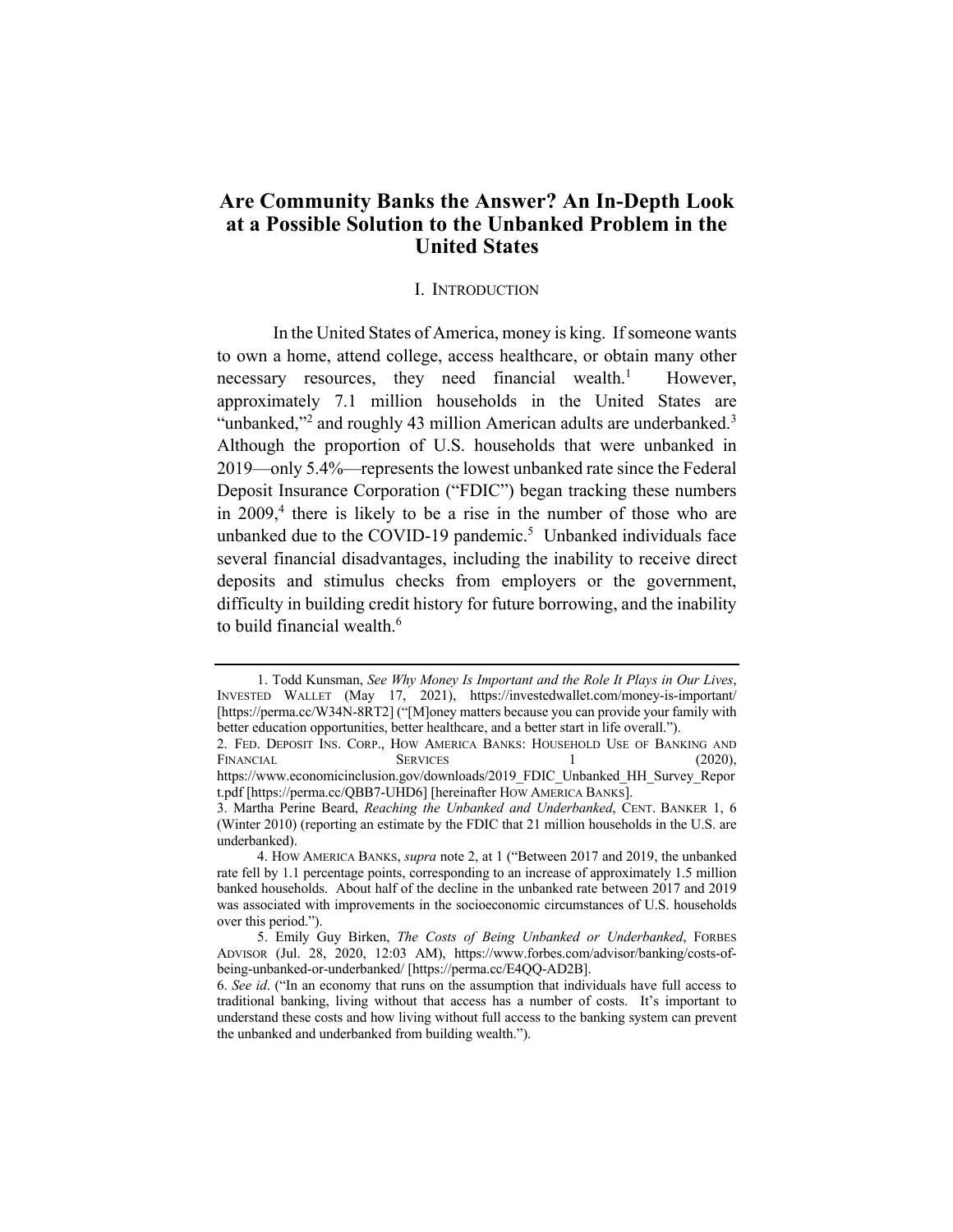This Note examines which segments of the population are most likely to be unbanked or underbanked and considers the forces creating or reinforcing this issue, namely excessive fees, distrust, lack of access, and discrimination. This Note considers how these forces breed financial isolation and exacerbate the high number of unbanked and underbanked individuals within the United States, and then focuses on how community banks can help alleviate the causes and the problems faced by those who are unbanked or underbanked.

Including underserved populations in the financial system is a critical and attainable goal.<sup>7</sup> Not only will those who have been historically kept out of the financial mainstream benefit, but banks and governments will also reap the benefits of incorporating these groups into the formal economy.<sup>8</sup> Importantly, statistics surrounding the unbanked highlight another area where this nation could address and correct racial inequality embedded in the system.<sup>9</sup> For example, there is a current trend of banks closing more in minority areas that is expected to continue due to the COVID-19 pandemic.<sup>10</sup>

 <sup>7.</sup> *See* Timothy Adams, *Why Financial Inclusion Matters*, CTR. FIN. INCLUSION (Oct. 22, 2018), https://www.centerforfinancialinclusion.org/why-financial-inclusion-matters [https://perma.cc/W4SZ-DN9K] ("Moving individuals into the financial mainstream is not simply an aspirational goal, it's an attainable goal. Financial institutions can now reach new customers with formal financial services—in payments, savings, credit, and insurance transforming individual lives and creating a ripple effect that drives improvements across the global economy.").

<sup>8.</sup> *See id.* ("Decreasing the size of the informal economy also provides greater transparency into financial transactions by increasing security and regulatory oversight. Financial inclusion and account ownership can help reduce corruption, discourage tax evasion, and allow for more effective subsidy payouts. Reverting to digital payments for subsidy and pension payments instead of the traditional cash disbursement method has cut down administrative costs and has improved efficiencies.").

 <sup>9.</sup> *See* Kedra Newsom Reeves et al., *Racial Equity in Banking Starts with Busting the Myths*, BOS. CONSULTING GRP. (Feb. 2, 2021), https://www.bcg.com/publications/2021/unbanked-and-underbanked-households-breakingdown-the-myths-towards-racial-equity-in-banking [https://perma.cc/K9ZS-QFKZ] ("Among the inequities many Black and Latinx consumers in the US face, one of the most concerning is the lack of access to necessary financial products and services. Making up just 32% of the US population, Black and Latinx households represent 64% of the country's unbanked and 47% of its underbanked households.").

 <sup>10.</sup> *See* Rakim Brooks, *Why We Need the Post Office to Close the Racial Wealth Gap*, AM. CIV. LIBERTIES UNION (Mar. 18, 2021), https://www.aclu.org/news/racial-justice/whywe-need-the-post-office-to-close-the-racial-wealth-gap/ [https://perma.cc/4ANT-7YGK] ("Some analysts expect as many as 20,000 additional branch closures in the immediate aftermath of the COVID pandemic. Branches in majority-Black areas, in particular, were roughly 50 percent more likely to close than those in the rest of America. As a result, 63 percent of majority-Black census tracts do not have an active bank branch; 17 percent of Black Americans are unbanked; and 30 percent of Black Americans are underbanked.").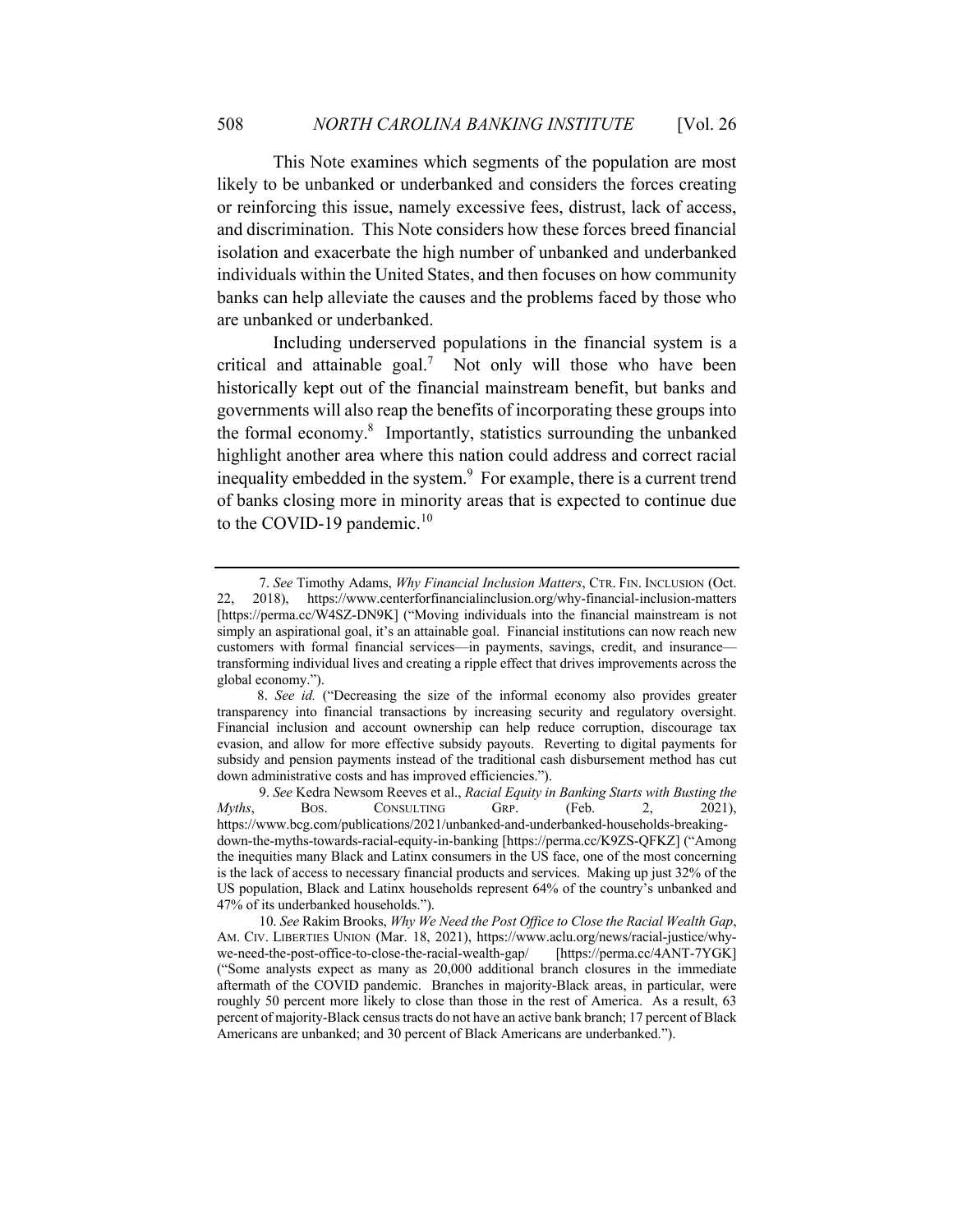This Note proceeds in five parts. Part II provides background information on unbanked and underbanked individuals.<sup>11</sup> Part III surveys the root causes of being unbanked or underbanked, such as fees, distrust, lack of access, and discrimination.<sup>12</sup> Part IV explains why being unable to access banking resources is a disadvantage to unbanked and underbanked individuals and also explores the advantages of having access to mainstream financial services.<sup>13</sup> Part V offers a possible solution: community banks and also describes the obstacles faced by community banks and the current policies in place to help cultivate these banks.<sup>14</sup> Finally, Part VI summarizes the argument and concludes this Note. $15$ 

# II. BACKGROUND ON THE UNBANKED AND UNDERBANKED

An individual is considered to be unbanked if they lack a formal relationship with an insured depository institution or bank.<sup>16</sup> This formal relationship generally refers to having a checking or savings account at a bank or credit union.<sup>17</sup> On the other hand, an individual is classified as underbanked when they have a formal relationship with a bank but must also substantially rely on alternative financial options such as payday loans, check-cashing services, and money orders.<sup>18</sup>

 17. *Id*; *see also* Beard, *supra* note 3, at 6 (defining the term unbanked as "an umbrella term used to describe diverse groups of individuals who do not use banks or credit unions for their financial transactions" and who "have neither a checking nor savings account").

 18. *See* FED. DEPOSIT INS. CORP., NATIONAL SURVEY OF UNBANKED AND UNDERBANKED HOUSEHOLDS 1 (2018), https://www.fdic.gov/analysis/householdsurvey/2017/2017report.pdf [hereinafter NATIONAL SURVEY] (surveying 33,000 households based on banking practices conducted within the previous 12 months); *Unbanked vs. Underbanked: Who They Are and How They Differ*, MICROBILT (Mar. 30, 2021), https://www.microbilt.com/news/article/unbanked-vs-underbanked-who-they-are-and-howthey-differ [https://perma.cc/Z7EN-TZJ8] ("Households are generally designated as underbanked households if they've used alternative financing options during the previous years. This includes money orders and rent-to-own services and accounts for nearly 67 million Americans."); Erika Rasure, *Underbanked*, INVESTOPEDIA (Nov. 23, 2020), https://www.investopedia.com/terms/u/underbanked.asp [https://perma.cc/F4SA-ERZY] ("The term underbanked refers to individuals or families who have a bank account but often rely on alternative financial services such as money orders, check-cashing services, and

<sup>11.</sup> *Infra* part II.

<sup>12.</sup> *Infra* part III.

<sup>13.</sup> *Infra* part IV.

<sup>14.</sup> *Infra* part V.

<sup>15.</sup> *Infra* part VI.

 <sup>16.</sup> Peggy Delinois Hamilton, *Why the Check Cashers Win: Regulatory Barriers to Banking the Unbanked,* 30 W. NEW ENG. L. REV. 119, 119 (2007).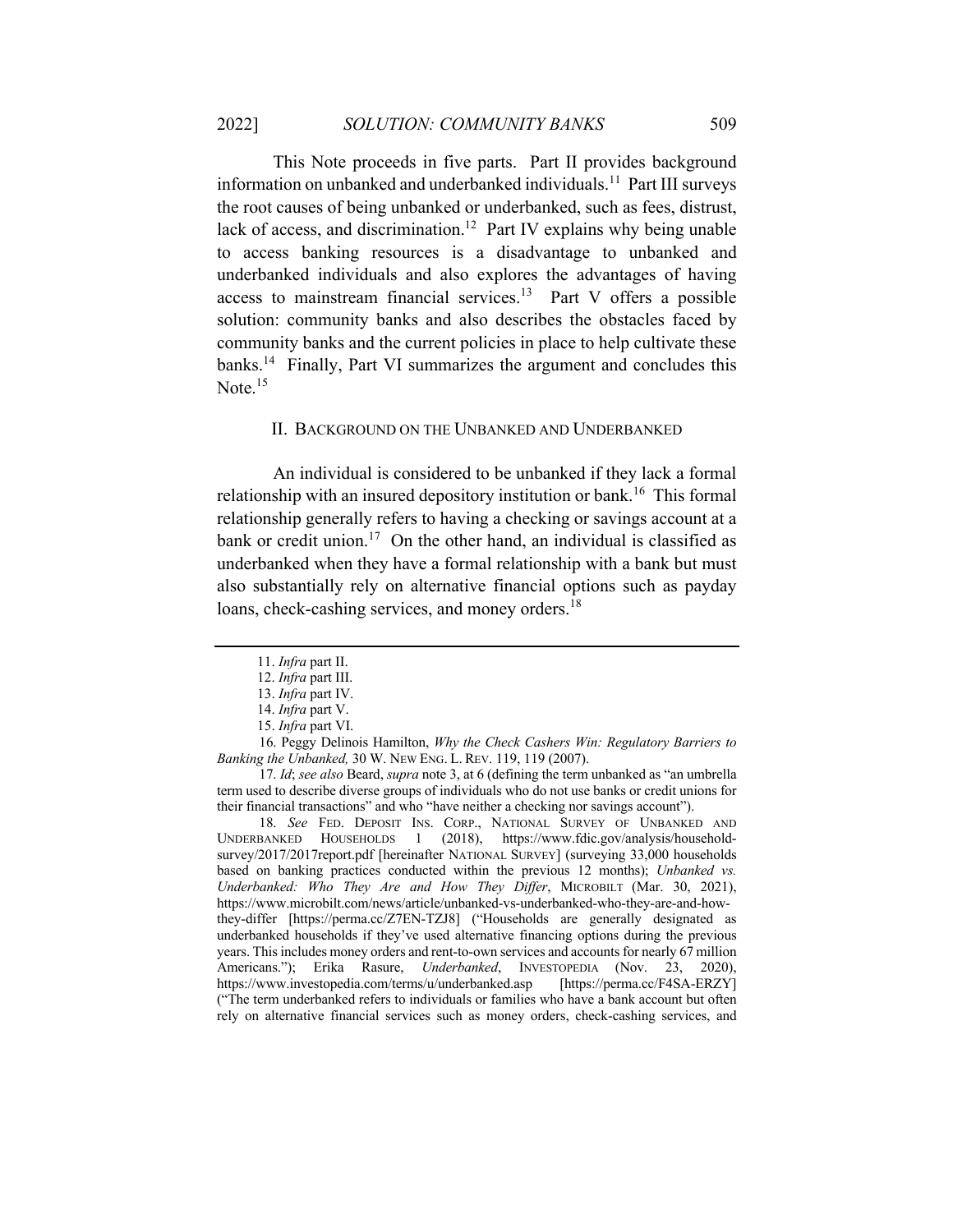In 2019, the FDIC found that 5.4% of households, or 7.1 million individuals, in the United States were unbanked.<sup>19</sup> This number has decreased since 2017 when 6.5% households, or 8.4 million individuals, were unbanked.<sup>20</sup> Despite this decrease, with the recent COVID-19 pandemic, these numbers could increase like they have in past periods of major socioeconomic changes.<sup>21</sup> Additionally, of those surveyed in 2019 who were currently unbanked, 50.4% of those individuals previously had a bank account in the past.<sup>22</sup> The top three reasons given by individuals for being unbanked were lack of funds to meet the minimum balance requirements, mistrust of banks, and privacy concerns.23

Of all the regions in the United States, the South has the highest percentage of unbanked individuals at  $6.2\%$ <sup>24</sup> The state with the highest rate of unbanked individuals is Mississippi, at 12.8%, or approximately  $380,000$  people.<sup>25</sup> As for the national population, the groups with the highest percentages of unbanked individuals were "lower-income households, less-educated households, Black American households, Hispanic households, American Indian or Alaska Native households, working-age disabled households, and households with volatile income."26

19. HOW AMERICA BANKS, *supra* note 2, at 1.

21. *See id.* at 54 ("Changes in the socioeconomic circumstances of U.S. households over time have contributed to changes in the unbanked rate. During the Great Recession and its immediate aftermath, the unbanked rate rose from 7.6 percent in 2009 to 8.2 percent in 2011. Approximately one-third of this increase was associated with changes in the socioeconomic circumstances of U.S. households between 2009 and 2011. Then, from its peak in 2011 through 2019, the unbanked rate fell by 2.8 percentage points. Approximately two-thirds of this decline was associated with changes in the socioeconomic circumstances of U.S. households between 2011 and 2019.").

23. *Id.* at 3.

25. *Id.* at 14.

 26. *Id.* at 12; *see also* E. Kylie Norman, *Banking at the Fed with FedAccounts: The Demise of Commercial Banks?,* 23 N.C. BANKING INST. 451, 451 (2019) ("[C]ertain groups are more likely to be [unbanked or underbanked] than others. For example, unbanked and underbanked consumers are more likely than fully banked consumers to have lower incomes and be younger, minority, female, unmarried, and unemployed.").

payday loans rather than on traditional loans and credit cards to manage their finances and fund purchases.").

<sup>20.</sup> *See id.* at 12 (graphing the unbanked percentages and showing that in 2017, 6.5 percent of U.S. households were unbanked, and defining unbanked as "meaning that no one in the household had a checking or savings account").

<sup>22.</sup> *Id.* at 2.

 <sup>24.</sup> *See id.* at 2, 9 ("Regional variation in unbanked rates was similar in 2019 to previous years, with unbanked rates highest in the South. The unbanked rate in the South in 2019 was 6.2 percent, compared with 5.0 percent in the Mid- west, 4.9 percent in the West, and 4.7 percent in the Northeast. . . . When region is paired with metropolitan status, the rural South stands out, where only 55.4 percent of households used bank credit.").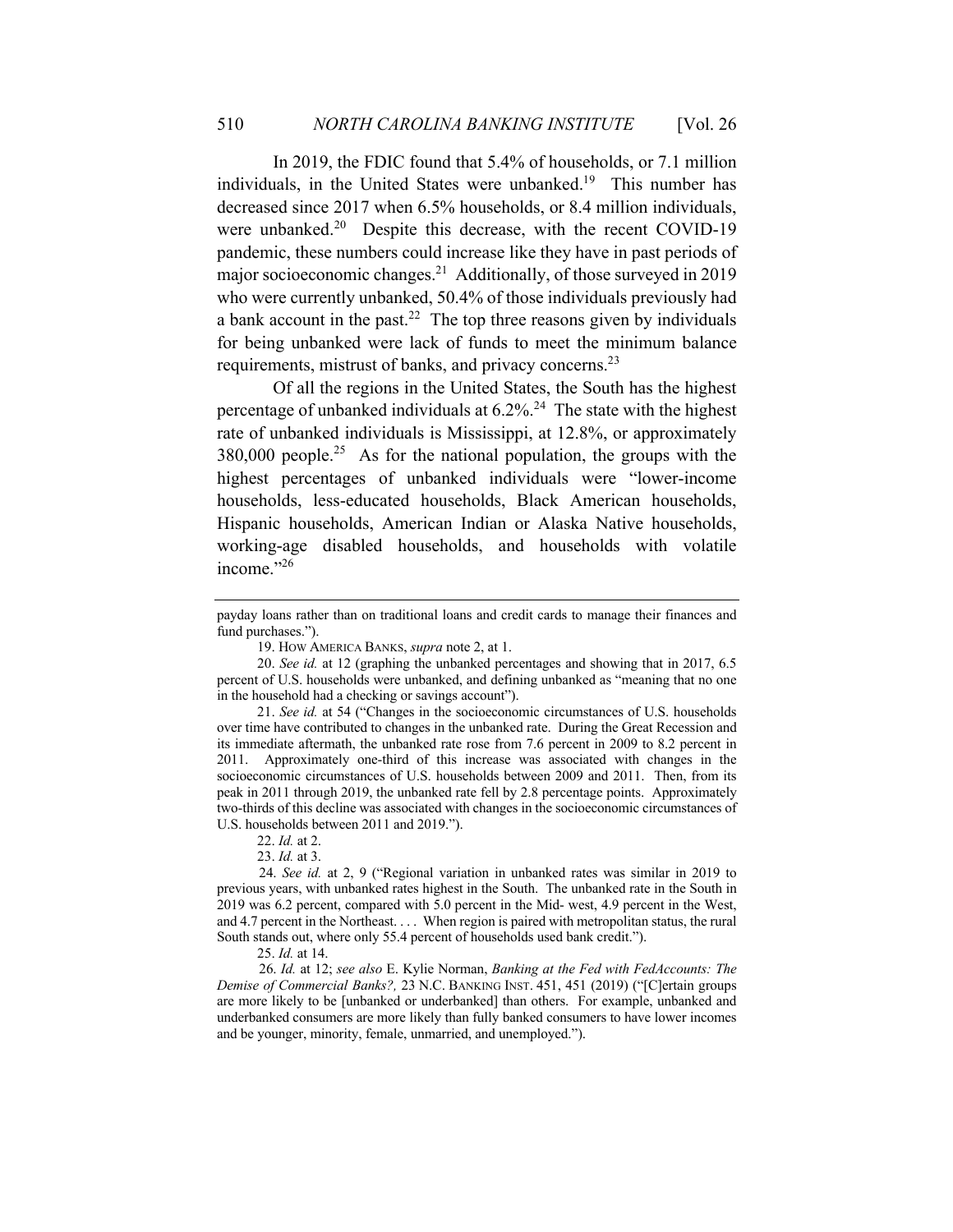## III. ROOT CAUSES OF BEING UNBANKED AND UNDERBANKED

There are many different reasons why individuals in the United States may be unbanked, but common causes include: the high fees imposed by banks; a general distrust of the financial services industry; a lack of access to traditional banking services, and racial, wealth, and geographic discrimination.27

## *A. High Fees*

 According to individuals who are unbanked or underbanked, the number one reason is due to the many fees charged by banks.<sup>28</sup> The issuance of fees can start from the very beginning of an individual's relationship with a bank, as banks often require a person to maintain a minimum account balance at all times to avoid high fees.<sup>29</sup> For workingclass Americans that live from paycheck to paycheck, this account minimum may serve as a hurdle that can be nearly impossible to overcome, keeping them from even being able to open an account in the first place.<sup>30</sup> From there, fees continue to add up.<sup>31</sup> For example, many banks charge fees for keeping an account open, using another bank's ATM, excessive transactions, overdrafts, insufficient funds, and even closing a bank account.<sup>32</sup> The average American spends \$7 a month, or \$84 a year, on these fees simply for keeping their money in the bank.<sup>33</sup> For individuals who are financially insecure, these fees can be a significant barrier to opening and maintaining a bank account.

 The reason that banks use these fees is because many checking accounts are not profitable for banks to maintain, which means that banks

<sup>27.</sup> *See* Rasure, *supra* note 18.

<sup>28.</sup> *See* HOW AMERICA BANKS, *supra* note 2, at 3 ("[A]bout half of unbanked households cited 'Don't have enough money to meet minimum balance requirements' as a reason for not having an account—the most cited reason. This reason was also the most cited *main* reason for not having an account.").

 <sup>29.</sup> *See* Olivia Paschal, *Pandemic Closures Complicate Life for the Unbanked*, FACING S. (Apr. 3, 2020), https://www.facingsouth.org/2020/04/pandemic-closures-complicate-lifeunbanked [https://perma.cc/337K-FMWY] ("Many banks require a minimum deposit, or require account holders to keep a minimum amount in an account to avoid high fees.").

<sup>30.</sup> *Id.*

<sup>31.</sup> Elizabeth Gravier, *7 Common Banking Fees and How to Avoid Them*, CNBC SELECT (Jan. 13, 2021), https://www.cnbc.com/select/how-to-avoid-bank-fees/ [https://perma.cc/29LK-MFB9] (describing the various fees issued by banks and the issues that arise with them, especially for those who are more financially vulnerable).

<sup>32.</sup> *Id*.

 <sup>33.</sup> *Id.*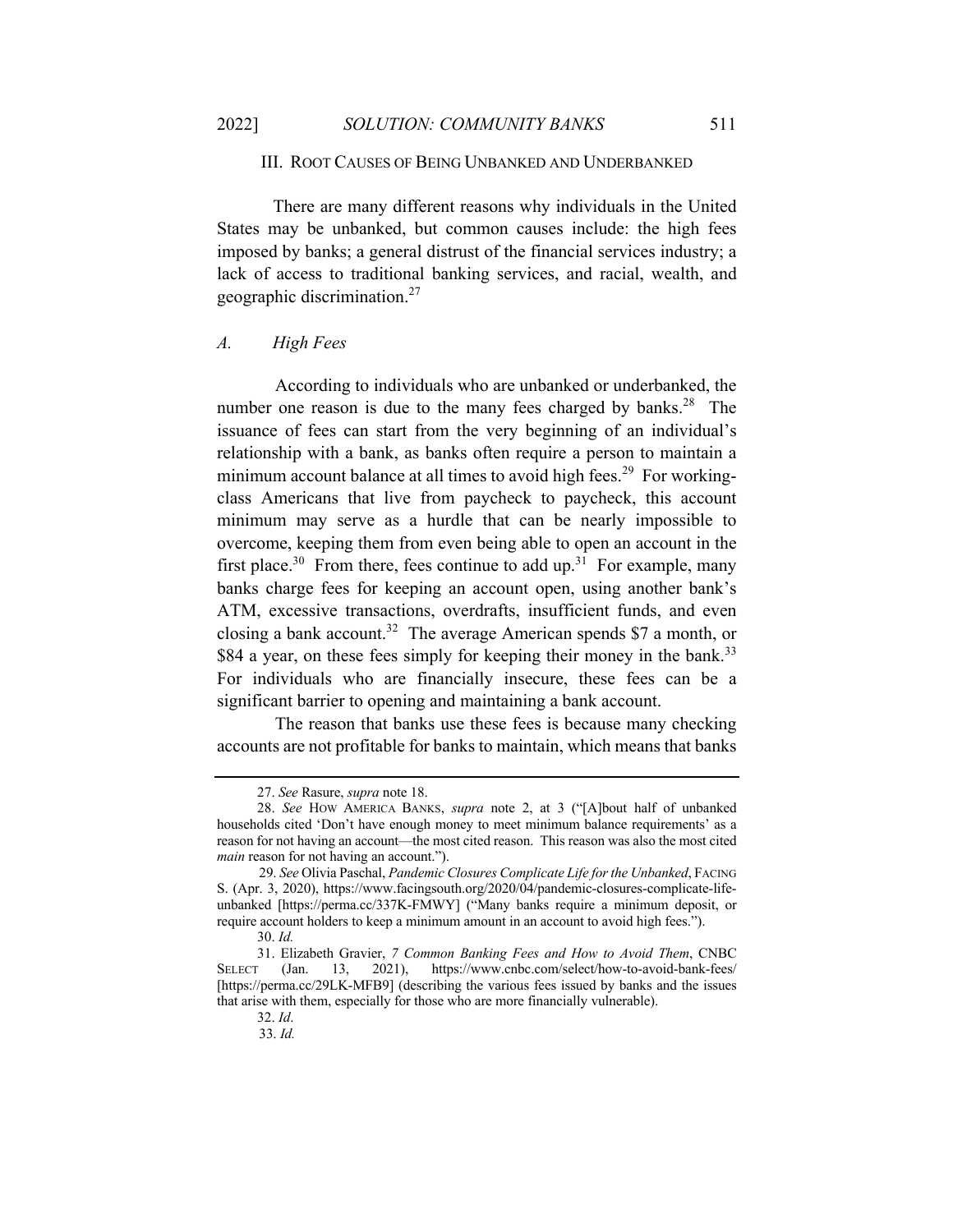must impose some fees in order to cover the costs of these accounts.<sup>34</sup> Additionally, banks charge exorbitant fees in order to repel these unprofitable accounts, which in turn creates a barrier for low-income individuals.35

# *B. Distrust*

 Distrust of financial institutions is another reason the unbanked often give for avoiding a formal relationship with a bank.<sup>36</sup> The sentiment of distrust has grown from 2017, when 12.6% of the unbanked said distrust was their main reason for not having a banking relationship, with  $30.2\%$  citing it as a secondary reason.<sup>37</sup> In 2019, 16.1% stated that distrust was the main reason they remained unbanked, and 36.3% cited it as a secondary reason.38

 One reason why there is such distrust of the financial system is that banks have actively disinvested in certain communities.<sup>39</sup> Some larger banks have abandoned lower-income communities in favor of relocating and tailoring their services to higher-income areas.<sup>40</sup> Between

[https://perma.cc/4R8J-M8NJ]. (Hereinafter S. Bancorp?)

 <sup>34.</sup> *See* Vassilisa Rubstova, *Banking and Poverty: Why the Poor Turn to Alternative Financial Services*, BERKELEY ECON. REV. (Apr. 15, 2019), https://econreview.berkeley.edu/banking-and-poverty-why-the-poor-turn-to-alternativefinancial-services/ [https://perma.cc/GD9C-WQNJ] ("At major banks, such as Wells Fargo, Chase, and Bank of America, 25 to 40% of checking accounts are simply not profitable and are described as 'money losing.' To combat this, overdraft fees, debit card swipe fees, ATM withdrawal fees, wire transfer charges, among other charges and fees are imposed."); Tyler Spaid & Mike Branton, *The Profitability of the Average Checking Account*, BANK DIR. (Apr. 22, 2013), https://www.bankdirector.com/issues/the-profitability-of-the-average-checkingaccount/ [https://perma.cc/7MKW-44QJ] (describing the costs taken on by banks in maintaining accounts and how certain types of accounts do not cover those costs).

<sup>35.</sup> *See* Mehrsa Baradaran, *Credit, Morality, and the Small-Dollar Loan*, 55 Harv. C.R.-C.L. L. Rev. 63, 87-88 (2020) (describing the exorbitant fees used by banks that repel low-income people and causing them to have to utilize other financial resources, such as fringe lending).

<sup>36.</sup> *See* HOW AMERICA BANKS, *supra* note 2, at 3 ("'Don't trust banks' was cited by approximately one-third [36.3%] of unbanked households as a reason for not having an account and was the second-most cited main reason.").

<sup>37.</sup> *Id*. at 4.

<sup>38</sup>*. Id.*

<sup>39.</sup> *See Banking the Underserved at the Speed of Trust*, S. BANCORP (Mar. 9, 2020), https://banksouthern.com/blog/banking-the-underserved-at-the-speed-of-trust/

<sup>40.</sup> *See* Ryan Smith, *Big Banks Abandoning Lower-Income Neighborhoods – Report*, MORTG. PRO. AM. (Mar. 10, 2019), https://www.mpamag.com/us/news/general/big-banksabandoning-lower-income-neighborhoods-report/161699 [https://perma.cc/V7V6-YS2Q] ("Wells Fargo, JPMorgan Chase and other big banks have been abandoning lower-income areas and shifting their services to wealthier neighborhoods.").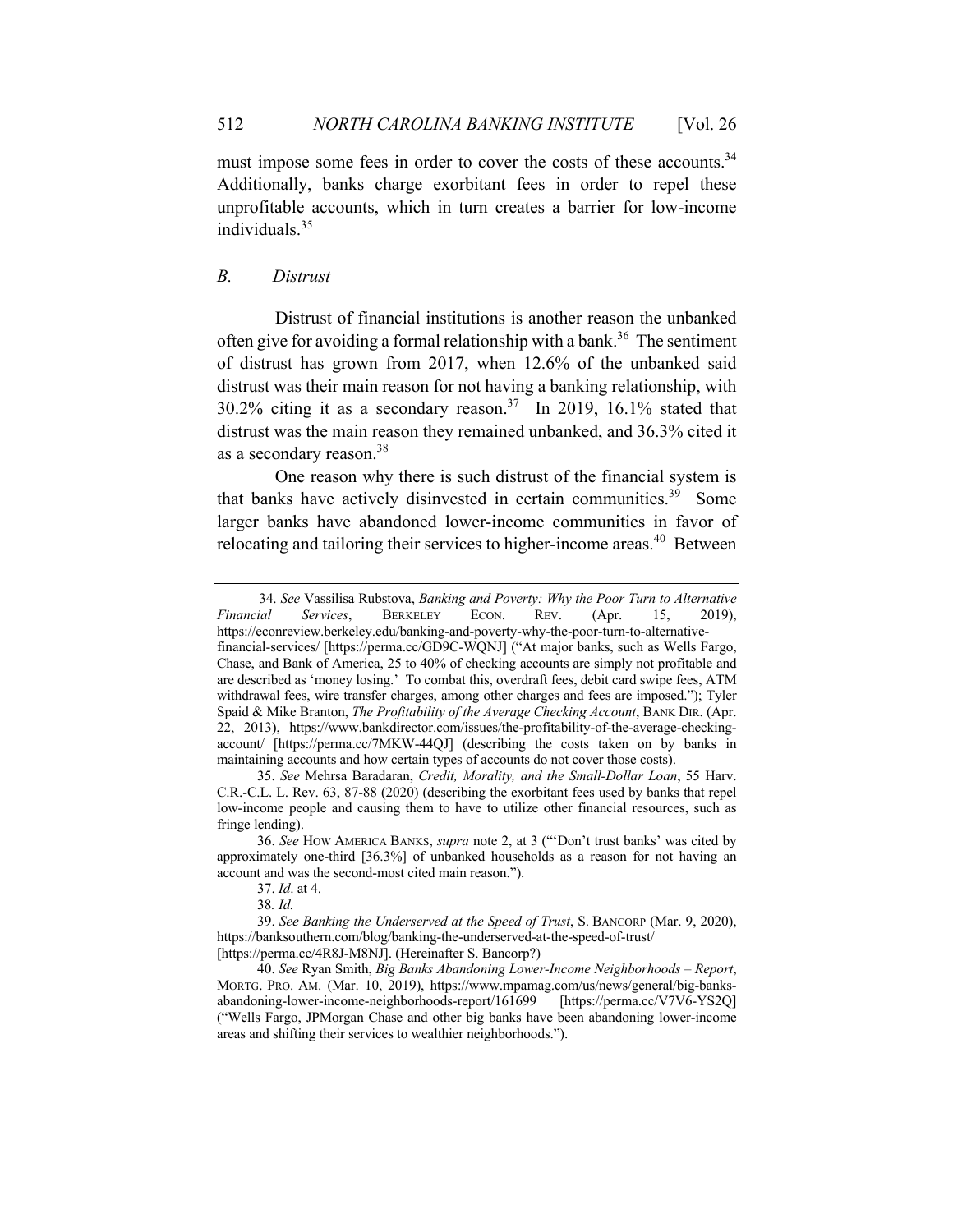2014 and 2018, banks closed 1,915 more branches than they opened in lower-income zones.<sup>41</sup> These bank closures have especially affected counties in the South where the closest banks are now—in some places fifteen to twenty miles from the community.<sup>42</sup> In communities affected by these new "banking deserts," it is more difficult to obtain loans and build individual wealth. $43$  Bank closings in these communities can have lasting consequences on local businesses as well.<sup>44</sup> Between 2012 and 2016, only 20% of businesses operating in lower-income areas received bank loans or business credit cards, whereas almost 60% of businesses in higher-income areas received loans or business credit cards.<sup>45</sup> When businesses are not able to secure a loan, it often means that fewer businesses can open in a given community.<sup>46</sup> As a result, these communities are often negatively cast as "less friendly to business."47 Moreover, local businesses often help the communities they reside in, so the inability to access bank loans to initiate new businesses leaves some areas without a thriving business market to support the community.48 In this way, a lack of support from banks to new business ventures leads some people to distrust the financial industry.<sup>49</sup>

 Distrust in the financial service industry and banks is also due to a lack of education about the financial system.<sup>50</sup> In 2019, households with a college degree holder were more likely to use bank credit than

<sup>41.</sup> *Id.*

<sup>42.</sup> *See* S. BANCORP, *supra* note 39.

<sup>43.</sup> *Id*.

<sup>44.</sup> *See* Smith, *supra* note 40 ("Shuttering a neighborhood bank can have far-reaching effects . . .. A 2014 study by economist Hoia-luu Q. Nquyen found that a branch closure can cause a 13% drop in the number of small-business loans made in the area – a drop that lasts several years and isn't offset even when other banks enter the neighborhood.").

<sup>45.</sup> Claire Trageser, *Breaking the Cycle of Disinvestment in Lower-Income Communities*, NPR (Apr. 6, 2019), https://www.npr.org/2019/04/06/707659094/breakingthe-cycle-of-disinvestment-in-lower-income-communities [https://perma.cc/EVG7-TQQH] (describing data from a Woodstock Institute report, "Patterns of Disparity").

<sup>46.</sup> *Id*.

<sup>47.</sup> *See id.* ("'You have a cycle that kind of perpetuates that neighborhood being less friendly to business,' says Spencer Cowan, the researcher who compiled the data. 'Businesses don't get started. So employment stays depressed. The job opportunities aren't there in the neighborhood. Businesses that are there don't expand.'").

<sup>48.</sup> *Id*. ("The point, founder Lauren Grattan says, is to invest in neighborhoods that really need it. Because when businesses succeed, they hire locally and the entire community reaps the benefits.")

<sup>49.</sup> *See id.*; S. BANCORP, *supra* note 39 ("Underserved folks have reason not to trust the financial sector.").

<sup>50.</sup> HOW AMERICA BANKS, *supra* note 2, at 8.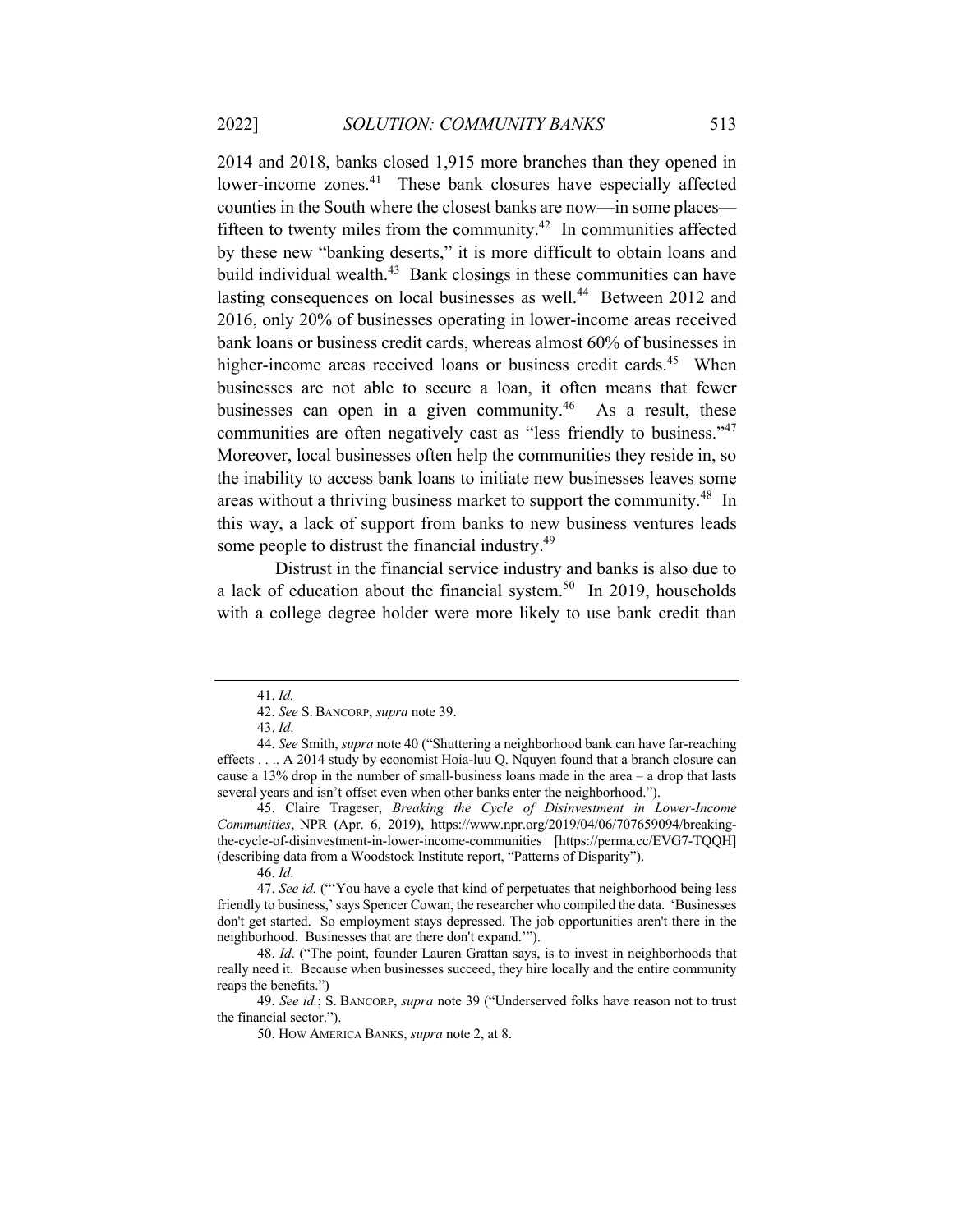those households without a high school diploma recipient.<sup>51</sup> Lack of education is significant because predatory lenders specifically target less educated populations that are more easily persuaded to take out unnecessary and excessive loans.<sup>52</sup>

# *C. Lack of Access*

A third root cause of being unbanked or underbanked is lack of access to financial resources. When a person has no access to banking resources mainly because there are no physical branches located in the vicinity around the community, that area is considered a banking desert.<sup>53</sup> The U.S. Office of the Comptroller of the Currency ("OCC") defines a banking desert as an area where significant community development or retail lending needs have not been met.<sup>54</sup> People are more than twice as likely to reside in a banking desert if they also live in a lower-income community as opposed to a wealthier community.<sup>55</sup> Due to already diminished access to the financial market, rural areas are particularly at risk of developing banking deserts.<sup>56</sup> The Federal Reserve Board

 53. *See* Donald P. Morgan et al., *Banking Deserts, Branch Closings, and Soft Information*, LIBERTY ST. ECONS. (Mar. 7, 2016), https://libertystreeteconomics.newyorkfed.org/2016/03/banking-deserts-branch-closingsand-soft-information/ [https://perma.cc/C6ZC-F4C2] ("A banking desert is usually defined as an area with no banks or branches, but there is no standard definition of how big such an area should be. Following previous research, we define a banking desert as a census tract—a relatively homogeneous area or neighborhood containing about 4,000 people—with no branches within ten miles of the center of the tract.").

<sup>51.</sup> *See id*. ("[O]nly [37.1%] of households without a high school diploma used bank credit, compared with [87.5%] of households with a college degree.").

<sup>52.</sup> *See* Adam Hayes, *Predatory Lending*, INVESTOPEDIA (Feb. 27, 2021), https://www.investopedia.com/terms/p/predatory\_lending.asp [https://perma.cc/8DLE-NZNT] ("They typically target vulnerable populations, such as those struggling to meet monthly expenses; people who have recently lost their jobs; and those who are denied access to a wider range of credit options for illegal reasons, such as discrimination based on a lack of education or older age.").

 <sup>54.</sup> *See* 12 C.F.R. § 25.03 (2021) (defining a banking desert as an area that has "significant[ly] unmet community development or retail lending needs and where: (1) [f]ew banks have branches or non-branch deposit-taking facilities; (2) [t]here is less retail or community development lending than would be expected based on demographic or other factors; or (3) [t]he area lacks community development organizations or infrastructure").

<sup>55.</sup> *See* Morgan et al., *supra* note 53 ("[F]rom 2009 to 2014, the fraction of residents living in low-income tracts that are also banking deserts increased 0.17 percentage points, almost three times the 0.06 percentage point increase for residents in higher income tracts."). 56. Anna Hrushka, *Keeping the Banking Desert at Bay in Rural America*, BANKING DIVE (Feb. 18, 2020), https://www.bankingdive.com/news/bank-deserts/572124/ [https://perma.cc/WT7V-ZSKE].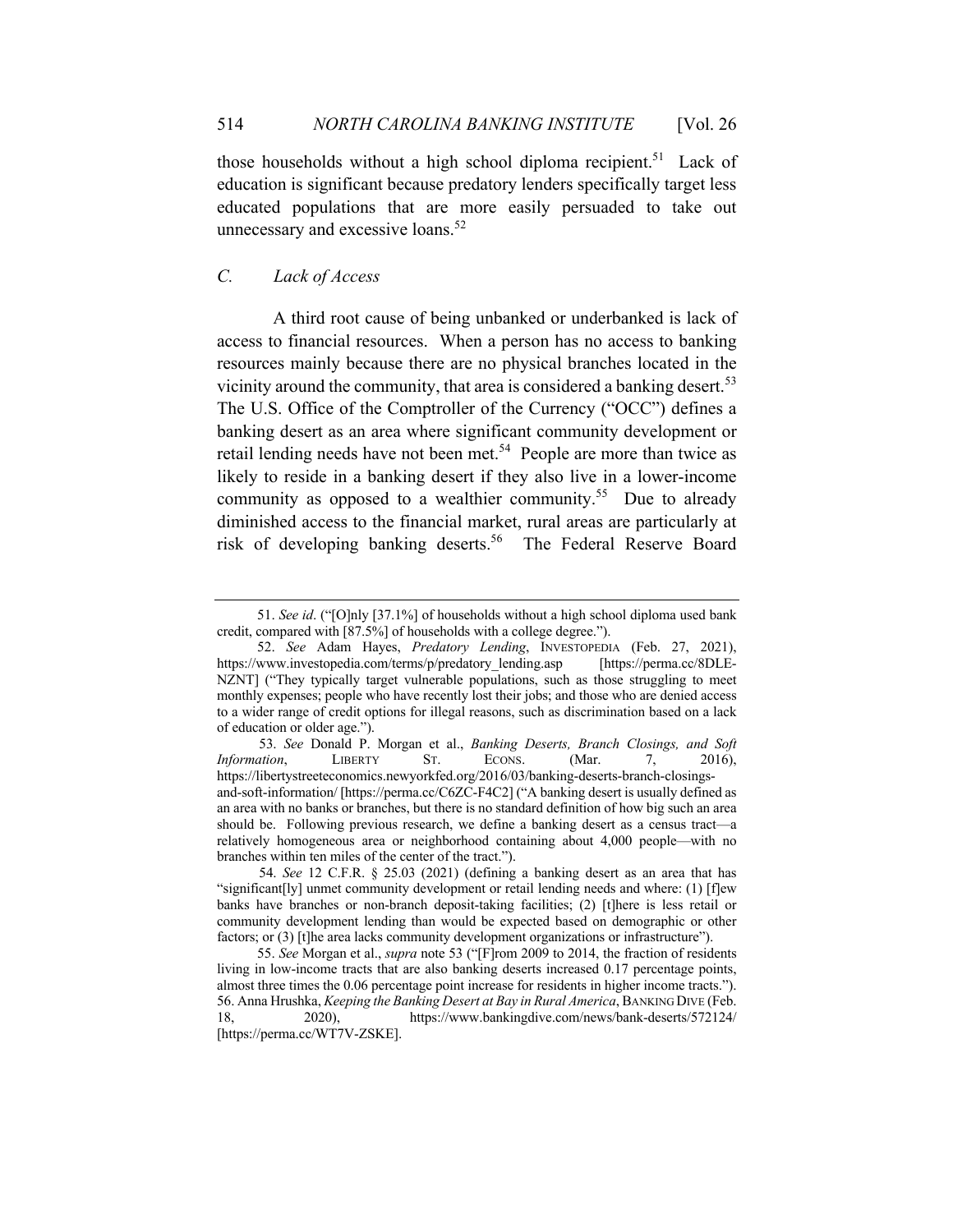("FRB") found that of the 44 counties "deeply affected" by bank closures, 39 counties, or almost  $89\%$ , were in rural communities.<sup>57</sup>

Because banks tend to see rural and low-income communities as unprofitable, they have disproportionately abandoned these communities and often refuse to open branches within them.<sup>58</sup> However, the irony of this situation is that it creates a negative feedback loop, or a decrease in output due to the decrease in input.<sup>59</sup> This means that, as banks decline to enter rural markets, people often have to resort to other financial alternatives to meet their needs. $60$  These alternatives often charge high fees and high interest rates, which perpetuate the financial insecurity of the individual. $61$  This insecurity then makes it more difficult for remaining banks to stay in business.<sup>62</sup> In sum, a lack of access only creates a further lack of access, thus increasing the wealth disparity felt by communities living in banking deserts.

#### *D. Discrimination*

 As with many institutions in the United States, the financial sector is not free from inequality, and lack of access to banking services can be due to racial, wealth, and geographical discrimination. In 2019, unbanked rates were higher among Black Americans (13.8%), the Latinx community (12.2%), American Indians, and Alaska Native households

<sup>57.</sup> *See* BD. GOVERNORS FED. RSRV. SYS., PERSPECTIVES FROM MAIN STREET: BANK BRANCH ACCESS IN RURAL COMMUNITIES 1 (2019), https://www.federalreserve.gov/publications/files/bank-branch-access-in-ruralcommunities.pdf [https://perma.cc/6TVK-MQWG] ("This report defines 'deeply affected' as a county that had 10 or fewer branches in 2012 and lost at least 50 percent of those branches

by 2017.").

 <sup>58.</sup> *See* Baradaran, *supra* note 35, at 119 (stating that "American banks long ago deserted the most impoverished communities"); Catherine Martin Christopher, *Mobile Banking: The Answer for the Unbanked in America?*, 65 CATH. U. L. REV. 221, 221 (2016) ("Traditionally, banks are reluctant to reach out to poor and unbanked people out of the concern that there are no profits to be made. These trends again raise the problem of dual financial services industries: one for the haves, the other for the have-nots. In recent years, however, non-bank financial service providers have been actively pursuing these customers.").

<sup>59.</sup> S. BANCORP, *supra* note 39.

<sup>60.</sup> *Id*.

<sup>61.</sup> *Id*.

 <sup>62.</sup> *See id.* ("[T]his creates a negative feedback loop: because there aren't safe places to access financial services or build wealth, people often resort to paying fees or exorbitant interest rates for alternative financial services. As this effectively siphons wealth from a community, it becomes harder for the remaining banks to operate.").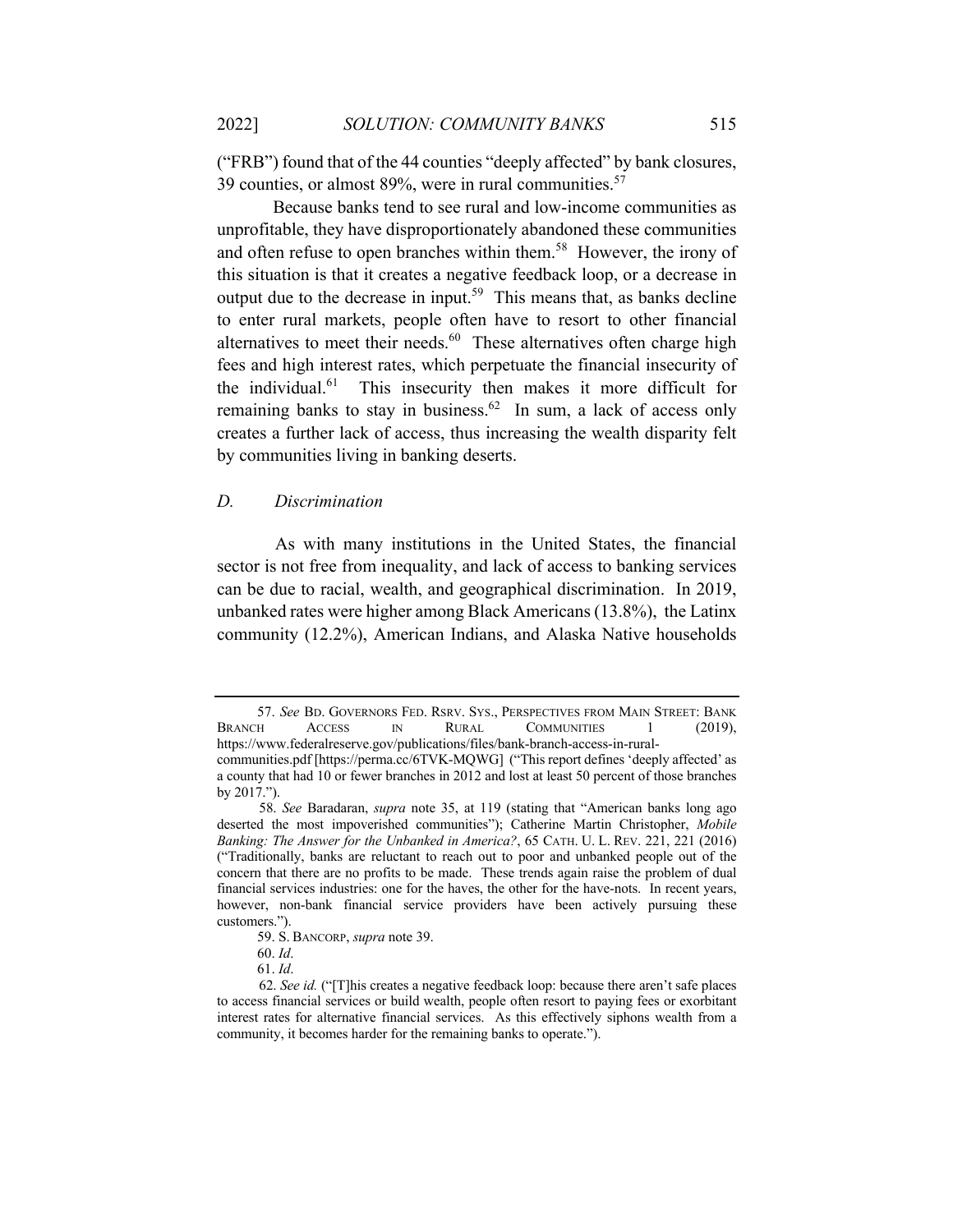than in White households, which was only  $2.5\%$ .<sup>63</sup> No matter what level of income the household brought in, Black Americans and Latinx consumers were more likely to have an "adverse credit outcome" as opposed to White Americans.<sup>64</sup> Additionally, White Americans are more likely to have at least one credit card as compared to Black Americans and Latinx individuals.<sup>65</sup> Having access to credit is important because it allows an individual to better deal with financial disruption since they are able to spread out those costs over time through smaller payments to the credit card company.<sup>66</sup> Discrimination within the financial system also happens in the lending sector where redlining, or systemic loan denial to communities of color by private companies and the federal government, still occurs.<sup>67</sup>

Apart from racial discrimination, wealth discrimination also is indicative of whether an individual is unbanked or underbanked. Those who are unbanked traditionally make less money than those who have a formal relationship with a bank. For instance, roughly 40% of the unbanked have an annual income under \$75,000.<sup>68</sup> One reason for this is that those that make less than \$40,000 per year are either approved for less credit or denied altogether when applying for traditional bank credit.<sup>69</sup>

 Lastly, geographic discrimination plays a role in populations being unbanked. As described above, banking deserts are more prevalent in certain regions, depriving these communities of the ability to gain

<sup>63.</sup> *See* HOW AMERICA BANKS, *supra* note 2, at 12 ("[U]nbanked rates were higher among . . . Black households, Hispanic households, [and] American Indian or Alaska Native households.").

<sup>64.</sup> *See* Rasure, *supra* note 18 ("In every income bracket, [Black Americans] and Latinx individuals were more likely to experience an adverse credit outcome compared to Whites.").

<sup>65.</sup> *See id.* ("White people were also more likely than [Black Americans] and Latinx people to have at least one credit card.").

<sup>66.</sup> *See id.* ("Having the option of borrowing on a credit card, the report notes, provides individuals with the wherewithal to deal with a financial disruption.").

 <sup>67.</sup> *See* S.F. OFF. OF FIN. EMPOWERMENT, SYSTEMIC BARRIERS TO BANKING THE UNBANKED 2, https://sfgov.org/ofe/sites/default/files/2020-12/TTX%20Barriers%20to%20Banking%20Report\_v4.pdf [https://perma.cc/KHZ6-QRJF] ("Discrimination in the financial system is persistent, and includes redlining–the systemic denial of loans and insurance to communities of color by the federal government and private companies.").

 <sup>68.</sup> *See* HOW AMERICA BANKS, *supra* note 2, at 13 (stating percentages of the unbanked within certain income brackets).

<sup>69.</sup> *See* Rasure, *supra* note 18 ("When it comes to applying for credit, the Federal Reserve survey showed that Americans with incomes under \$40,000 per year were more likely to be denied traditional bank credit or approved for less than they had requested than those with incomes over \$100,000 (37% vs. 10%, respectively).").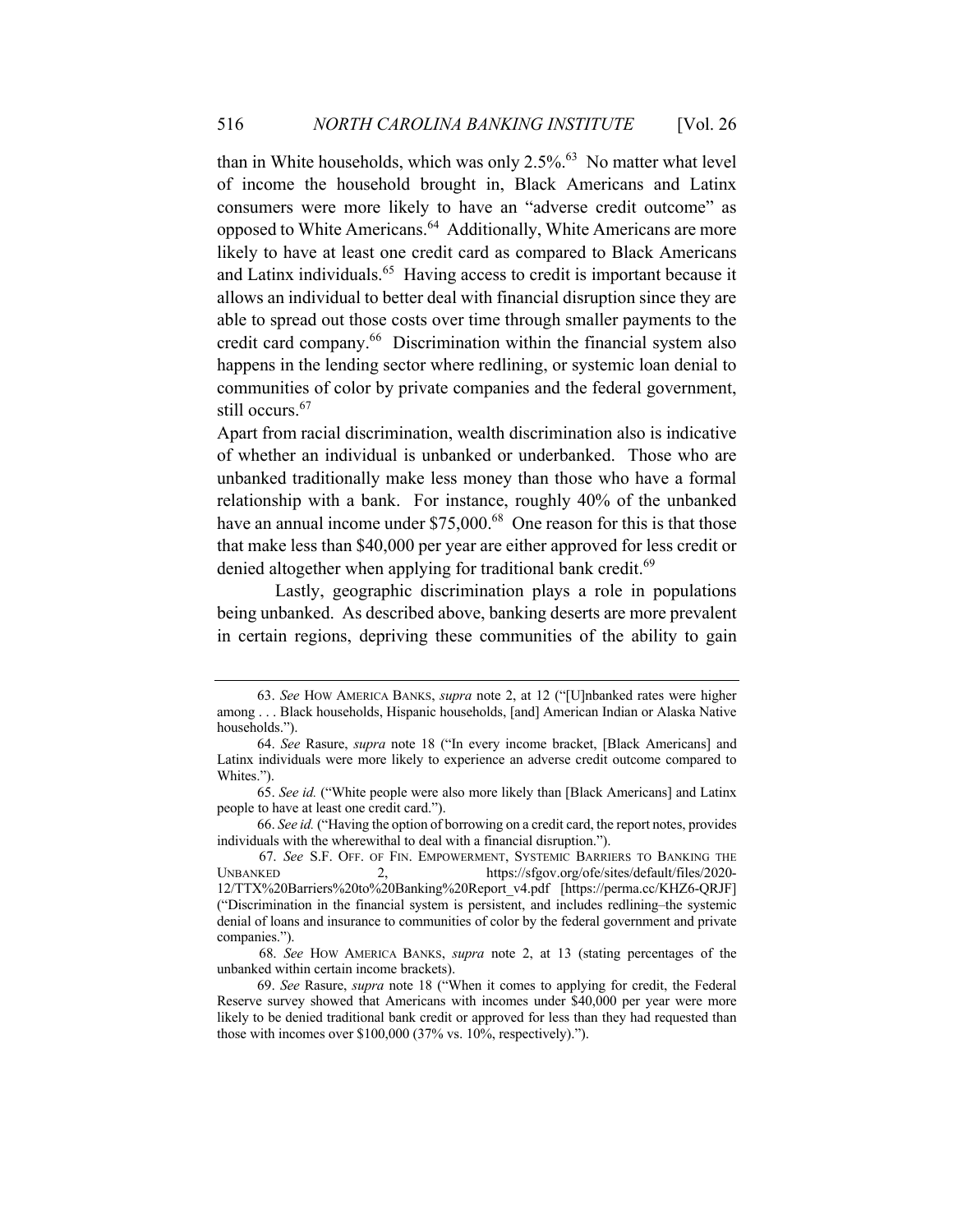access to the financial system. For example, though studies have shown this number has slightly improved, the average resident of a reservation must still travel at least 12 miles in order to access a bank.<sup>70</sup>

 The place where a person lives and works may also affect their ability to access the internet, and this lack of connectivity in a world with evolving banking technology also keeps unbanked and underbanked individuals from being able to fully participate in the financial market.<sup>71</sup> Not only have rural and low-income areas been disproportionally impacted by banking deserts, the overall lack of access to the internet makes it especially difficult for individuals to utilize mobile banking services.<sup>72</sup> Currently, anywhere between 21 million and 57 million Americans do not have access to reliable broadband speeds.<sup>73</sup> Lack of access to the internet is more common in rural, less-populated areas as well as neighborhoods densely populated by people of color.<sup>74</sup>

 There are many reasons that an individual may be unbanked or underbanked, and each person's story is unique to them. However, of all the causes, high fees, distrust of banks, lack of access to financial products, and discrimination are the four most frequently cited. It is

<sup>70.</sup> *See* NATIVE NATIONS INST., UNIV. ARIZ., ACCESS TO CAPITAL AND CREDIT IN NATIVE COMMUNITIES: A DATA REVIEW, at iii (2017), https://nni.arizona.edu/application/files/6514/8642/4513/Accessing\_Capital\_and\_Credit\_in Native\_Communities\_\_A\_Data\_Review.pdf [https://perma.cc/TTP3-6R9F] ("The distance Native Community residents must travel to reach a bank or automated teller machine (ATM) is a basic indicator of access to capital and credit. In 2013, for tribes in the lower-48 states, the average straight-line distance from the geographic center of a tribe's reservation to the nearest bank branch was 12.2 miles.").

<sup>71.</sup> *See* Stephanie Walden, *Covid-19 Highlights Digital Divide and Its Impact on Banking*, FORBES ADVISOR (July 21, 2020, 9:59 PM), https://www.forbes.com/advisor/banking/digital-divide-and-its-impact-on-banking/ [https://perma.cc/DYX5-FSR8] (stating that financial exclusion, or being unbanked or underbanked, and digital exclusion, or lack of internet access, often overlap).

<sup>72.</sup> *See* Paschal, *supra* note 29 ("Many Southerners will be left behind by online services because they lack the ability to pay. And because of low rates of broadband access in the South, especially in rural areas, compounded by closures of libraries and fast-food restaurants where many people could previously access Wi-Fi, the internet itself is becoming inaccessible for many people. They may not be able to renew their driver's license or vehicle tags online, for example, which could compromise essential workers' ability to go to their job.").

<sup>73.</sup> *See* Walden, *supra* note 71 ("The Federal Communications Commission (FCC) finds more than 21 million people in the U.S. lack high-speed connectivity. Researchers at BroadbandNow say that number is double the FCC's number: 42 million. And independent research by Microsoft finds that, even including those with access, as many as 157 million Americans don't actually use the internet at broadband speeds.").

<sup>74.</sup> *See id.* ("In less densely populated areas, residential wired broadband expenses are significantly higher than for those in higher population density areas . . . Black neighborhoods and communities with high concentrations of people of color are disproportionately impacted by lack of access.").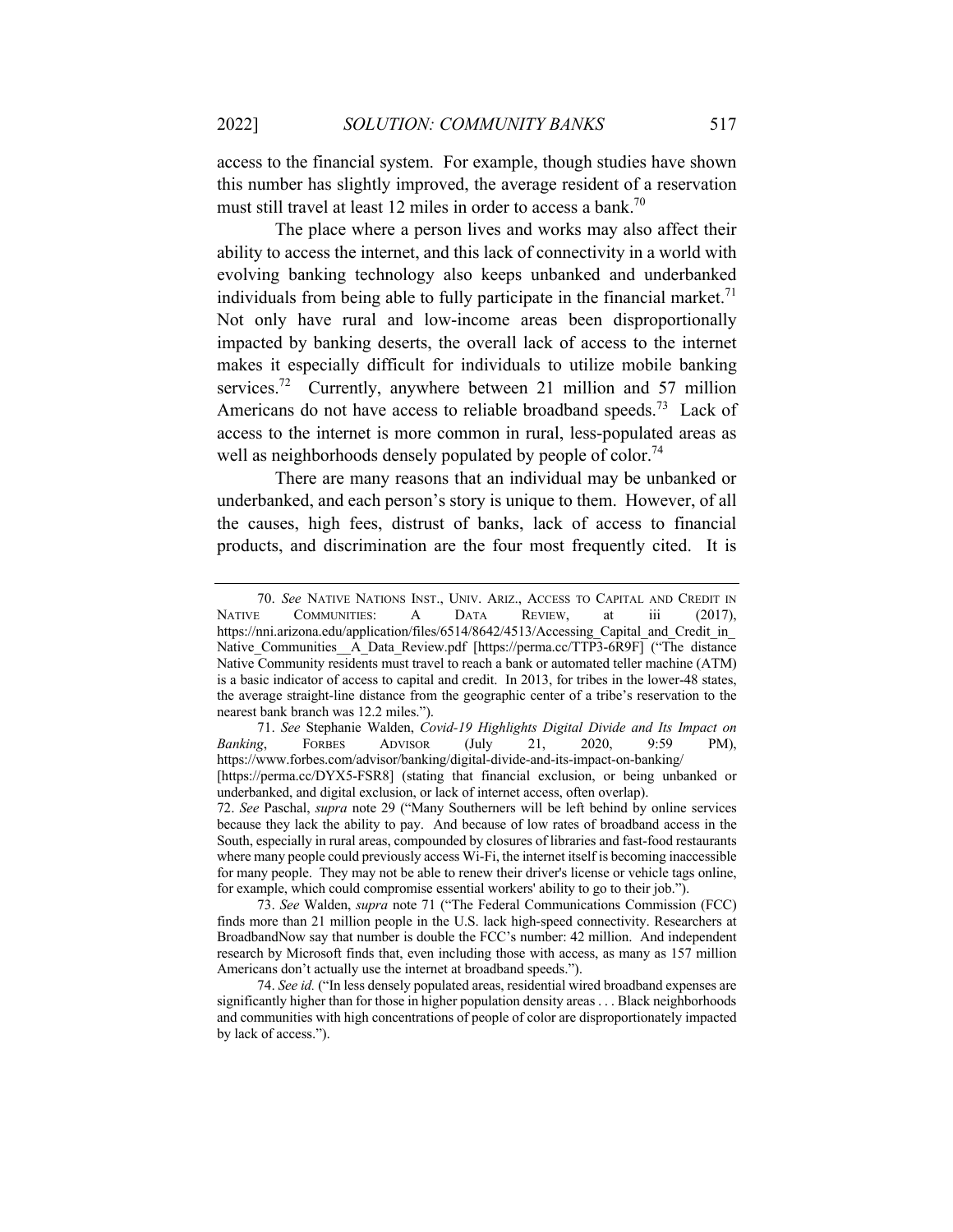important to learn and appreciate these reasons, because by understanding what causes someone to be unbanked or underbanked, it becomes easier to evaluate the disadvantages of being unbanked and find proper solutions to address the issue.

# IV. WHAT DISADVANTAGES ARE FACED BY THE UNBANKED AND THE UNDERBANKED?

 Just as there are a plethora of causes of being unbanked or underbanked, there are several disadvantages that come along with it as well. One major disadvantage of being unbanked is that it leads to wealth inequality. In America, the ability to access and participate in the banking and financial industry is a primary way that individuals can grow wealth.<sup>75</sup> However, for those who live paycheck to paycheck and do not have an interest-earning savings account, building wealth may be difficult if not impossible.<sup>76</sup> Without the ability to open and grow a savings account, individuals may be forced into a spiral effect which keeps them in poverty. For instance, individuals without a formal banking relationship that allows them to build wealth may not be able to buy a house, pay for higher education, or start a business.<sup>77</sup>

One reason it is hard for unbanked individuals to save money is because non-bank transactions—such as payday loans, pawnshop loans, and refund anticipation loans—take a heavy toll on an individual's wealth due to the high fees that come with these nontraditional methods.<sup>78</sup> It has been estimated that a full-time worker could save \$40,000 over their career by using a traditional checking account instead of check-cashing

<sup>75.</sup> *See* Hamilton, *supra* note 16, at 119 ("Access to and participation in the banking industry remain the primary vehicles to move from poverty to wealth. Success in America today requires not just a job and growing income, but [also] the ability to accumulate a wide range of assets . . . . Homeownership represents the single largest component of wealth, followed by bank accounts, stock investment and retirement accounts.").

<sup>76.</sup> *See id.* (describing the obstacles faced by working class and unbanked individuals in accumulating wealth).

<sup>77.</sup> *See id.* ("The ability to deposit savings is not only necessary to avoid the crime associated with carrying cash, but is vital to mitigate the effects of poverty. Without savings, low- income workers cannot buy homes, pay for education, or start small businesses; all of which are proven measures to develop assets and accumulate wealth.").

<sup>78.</sup> MATT FELLOWES & MIA MABANTA, BROOKINGS INST., BANKING ON WEALTH: AMERICA'S NEW RETAIL BANKING INFRASTRUCTURE AND ITS WEALTH-BUILDING POTENTIAL (2008), http://www.brookings.edu/~/media/research/files/reports/2008/1/bankingfellowes/01\_banking\_fellowes.pdf [https://perma.cc/UH59-TP5E].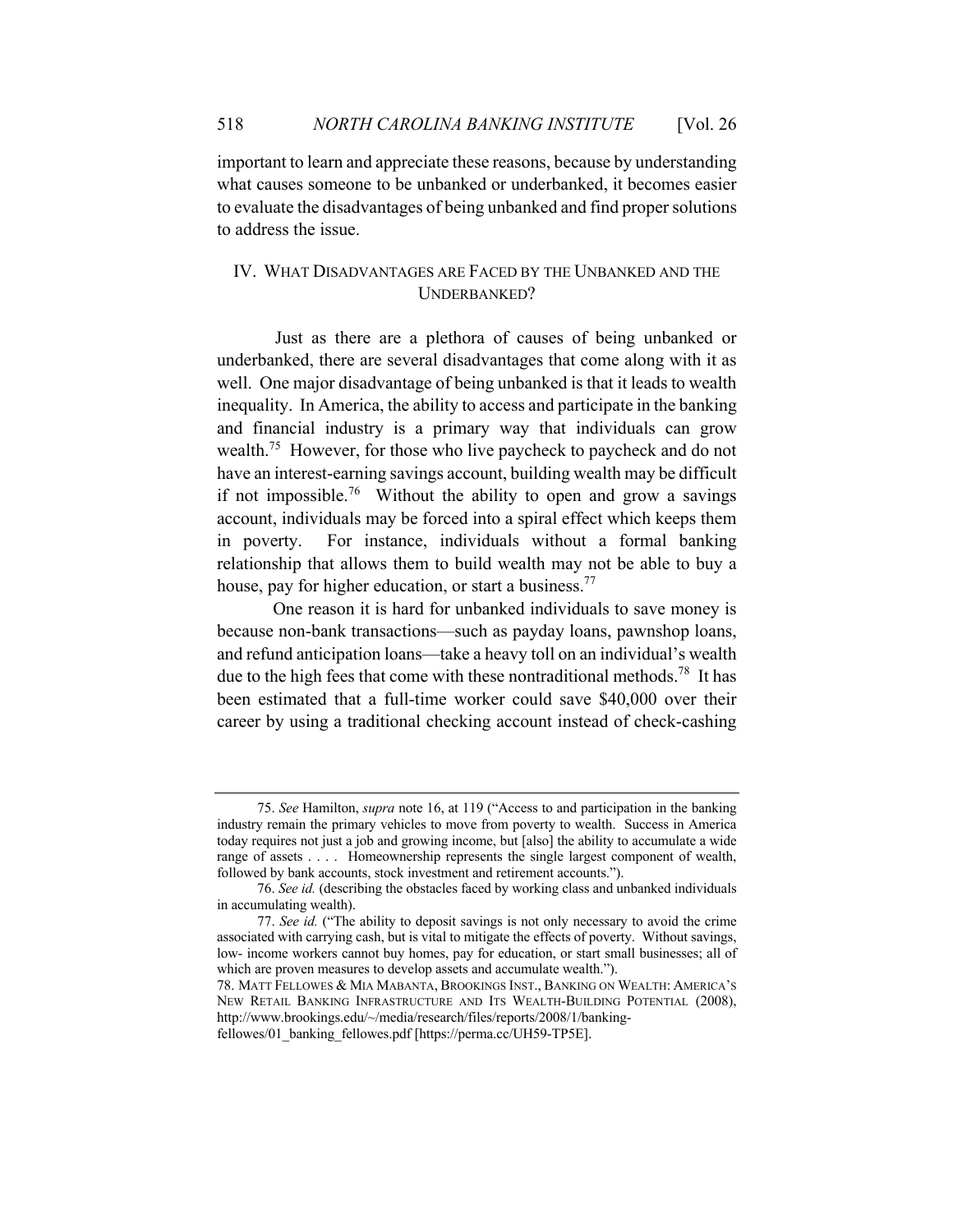products; but when traditional banking services are unavailable, some are forced to rely on these costly alternatives.<sup>79</sup>

 Another major disadvantage of being unbanked or underbanked is the threat of predatory lending. Predatory lending is defined as practices which seek to benefit the lender by imposing unfair or abusive loan terms with high interest rates that strip equity from borrowers.<sup>80</sup> Mostly, predatory lenders employ deceptive and aggressive sales tactics in order to entice less-financially savvy customers into these unfair loans.<sup>81</sup> Predatory lenders specifically targets vulnerable and financially uneducated populations like the unbanked and underbanked who may struggle to meet their monthly expenses or are denied access to a better range of credit options.<sup>82</sup> Furthermore, this practice disproportionately affects women, Black Americans, and Latinx communities.

 Normally, predatory lenders convince people to take out a loan in an amount that the lender either knows the borrower will be unable to pay back or will have to pay back in an amount that far exceeds the market price for a mainstream bank credit product.<sup>83</sup> A common misconception is that only loan sharks use these unscrupulous practices, but predatory lending is practiced among banks, finance companies, mortgage brokers, attorneys, and real estate contractors.<sup>84</sup>

 These unfair practices especially affect those who are unbanked or underbanked. For example, when an unexpected event occurs, such as a car breaking down or an emergency room visit, unbanked individuals who do not have a savings account or credit card to help them pay the cost must often turn to payday lenders to front the bill.<sup>85</sup> These events

<sup>79.</sup> *Id.*

 <sup>80.</sup> *See* Hayes, *supra* note 52 ("Predatory lending typically refers to lending practices that impose unfair, deceptive, or abusive loan terms on borrowers.").

<sup>81.</sup> *See id.* ("Predatory lenders often use aggressive sales tactics and take advantage of borrowers' lack of understanding of financial transactions.").

<sup>82.</sup> *See id.* ("They typically target vulnerable populations, such as those struggling to meet monthly expenses; people who have recently lost their jobs; and those who are denied access to a wider range of credit options for illegal reasons, such as discrimination based on a lack of education or older age.").

<sup>83.</sup> *See id.* ("Predatory lending includes any unscrupulous practices carried out by lenders to entice, induce, mislead, and assist borrowers toward taking out loans they are otherwise unable to pay back reasonably or must pay back at a cost that is extremely high above market.").

<sup>84.</sup> *Id.*

<sup>85.</sup> *See* Sarah Rose Miller, *"Unbanked" Minnesotans Hurt Most by Predatory Lending*, **MINNPOST** (July 24, 2013), https://www.minnpost.com/business/2013/07/unbanked-minnesotans-hurt-most-predatory-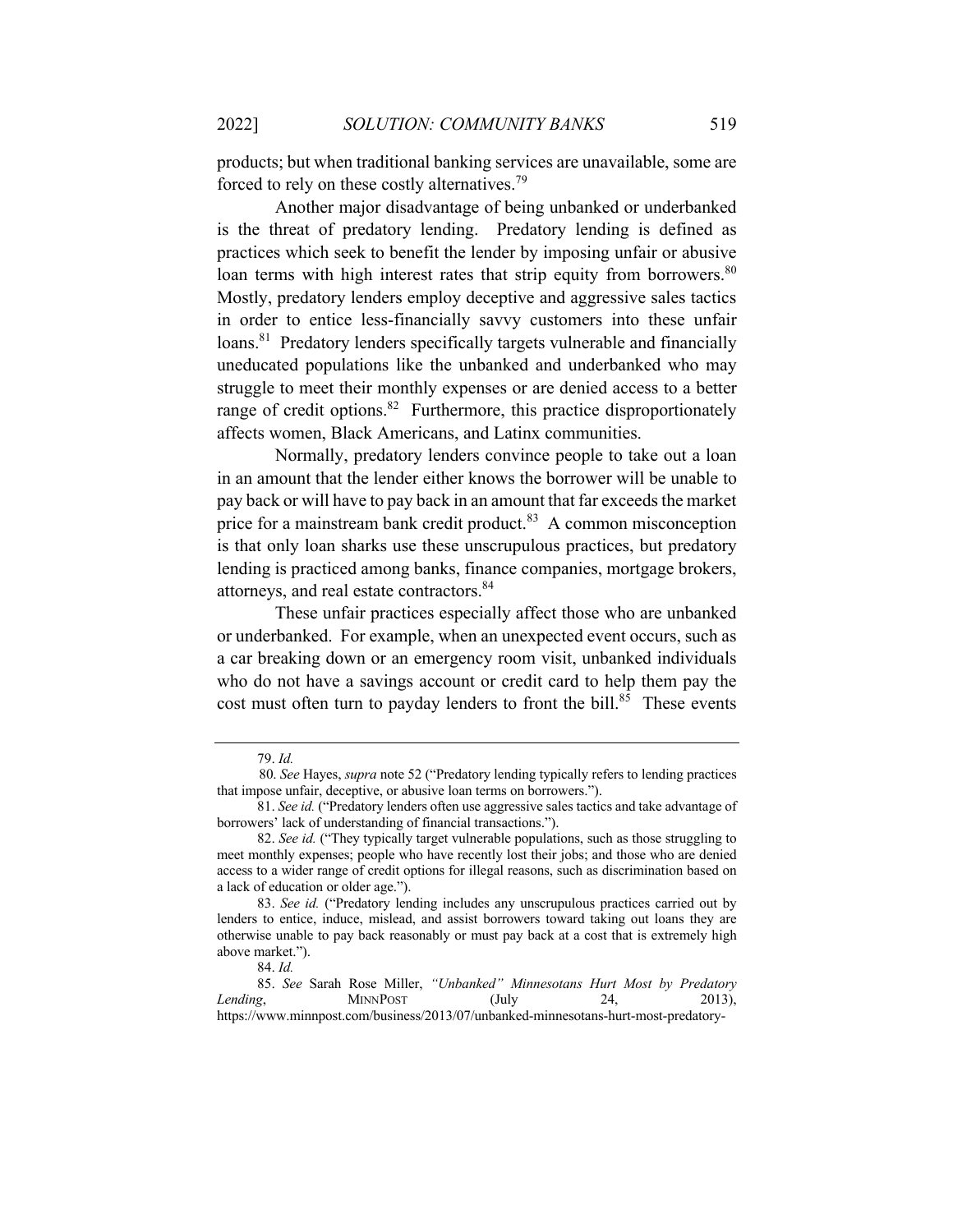drain what savings these individuals may have and keeps them in need of payday lenders.86 Because of this, it becomes nearly impossible for an unbanked individual to open a bank account or access fairer loan options since they have low or nonexistent credit scores. $87$  Predatory lending leads to a constant cycle of debt where the unbanked are unable to break free, keeping them from being able to enter and participate fairly in the traditional financial market.<sup>88</sup>

 Another disadvantage of being unbanked is the inability to access credit. Many financial institutions require a credit score before approving loans or allowing access to other credit products— such as a credit card, a mortgage, an auto loan, a student loan, or a personal bank loan because they help predict an individual's likelihood of defaulting.<sup>89</sup> However, due to limited credit histories, 20% of the population does not have a credit score.<sup>90</sup> Credit cards are the most common type of credit, but the 20% that do not have a credit score or have a blemished credit history do not have access to these or any other traditional credit products.91 Furthermore, the use of fringe financial services such as a payday loan by the unbanked and underbanked can worsen their ability to create a favorable credit history.<sup>92</sup> This is because these loans are not reported to credit bureaus such as Equifax or TransUnion, which means

lending/ [https://perma.cc/VT2J-YWKF] ("They have little choice when a car breaks down or a child falls ill but to turn to high interest loans offered by payday lenders and pawn shops.").

<sup>86.</sup> *See id.* ("These fees and other charges add up, draining money from folks who can ill-afford it. Many of them fall into cycles of debt that become increasingly hard to break.").

<sup>87.</sup> *See id.* ("Poor credit scores prevent many from accessing reasonably priced loans — big and small. Credit scores are the biggest determinant in what interest rate a homebuyer qualifies for.").

<sup>88.</sup> *See id.* (summarizing the struggle of those in the predatory lending cycle).

<sup>89.</sup> *See* CHERYL COOPER, CONG. RSCH. SERV., R45979, FINANCIAL INCLUSION AND CREDIT ACCESS POLICY ISSUES 11 (2019), https://sgp.fas.org/crs/misc/R45979.pdf [https://perma.cc/8LWB-GU4T] ("The credit reporting industry collects information on consumers and uses it to estimate the probability of future financial behaviors, such as successfully repaying a loan or defaulting on it.").

<sup>90.</sup> *See id.* ("According to the CFPB, credit scores cannot be generated for approximately 20% of the U.S. population due to their limited credit histories.").

<sup>91.</sup> *See id.* ("Credit cards are the most common form of credit, and they are what most households use for small-dollar credit needs. . . . 20% of households do not have access to any traditional bank credit products, generally because they are either unscorable or have a blemished credit history.").

<sup>92.</sup> *See* Hamilton, *supra* note 16, at 126 ("Moreover, these loans are not reported to credit bureaus, such as Equifax and TransUnion. The failure to report prompt payments hampers the borrower's ability to establish a good credit history and obtain mainstream credit (like a credit card) at more reasonable rates.").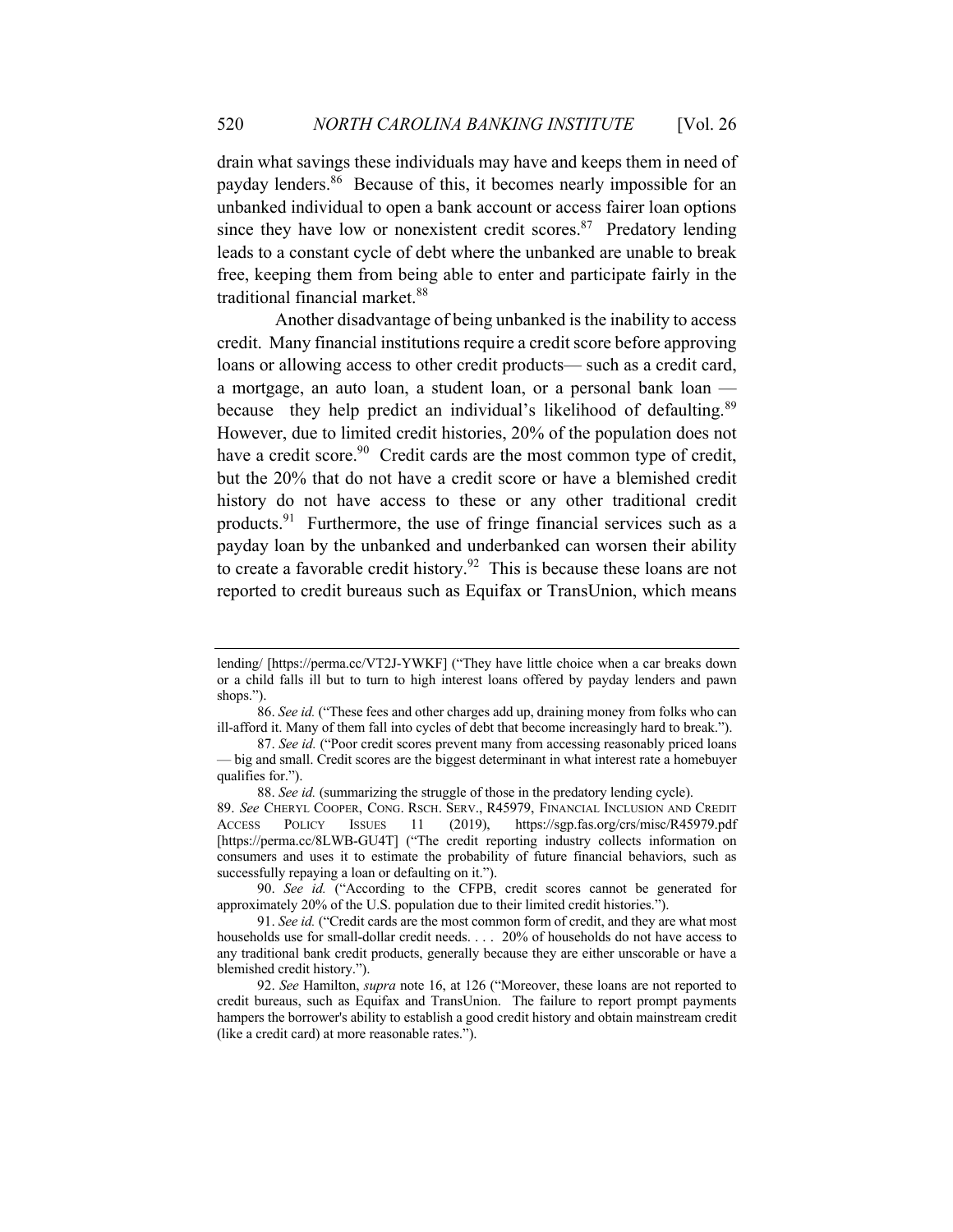the borrower on these loans cannot create the credit history necessary to qualify for traditional credit services.<sup>93</sup>

 Apart from the disadvantages of not having a bank account, there are many reasons why it is advantageous for an individual to have a bank account. For one, money is safer in a bank account and is less likely to be stolen or destroyed in disasters, such as house fires or flooding.<sup>94</sup> Not only is the money safer, but the individual is safer as well since they do not have to constantly carry large sums of cash money, increasing the danger of being robbed.<sup>95</sup> As for account security, banks are federally insured which means that the consumer is protected and will get their money back— up to  $$250,000$ —if the bank fails.<sup>96</sup>

Second, informal financial activities, such as prepaid credit cards and payday loans, do not have to follow the provisions of the Dodd-Frank Wall Street Reform and Consumer Protection Act ("Dodd-Frank").<sup>97</sup> The passage of Dodd-Frank led to new regulations designed to crack down on the risky financial ventures that triggered the 2008 Financial Crisis.<sup>98</sup> However, because there are financial services not protected by the Dodd-

<sup>93.</sup> *Id*.

<sup>94.</sup> *See* Marcie Geffner, *Is My Money Safe at the Bank?*, U.S. NEWS & WORLD REP. (Apr. 16, 2021), https://money.usnews.com/banking/articles/is-my-money-safe-at-the-bank [https://perma.cc/83AE-ZG6Y] ("Cash can be stolen, damaged or destroyed. If you keep cash in your home or car, your homeowners or renters insurance, if you have any, may not cover the full amount due to those types of losses. Money deposited in a bank account isn't subject to those risks.").

<sup>95.</sup> *Id*.

<sup>96.</sup> *See id*. ("Most deposits in banks are insured dollar-for-dollar by the Federal Deposit Insurance Corp. This insurance covers your principal and any interest you're owed through the date of your bank's default up to \$250,000 in combined total balances.").

 <sup>97.</sup> *See* Dodd-Frank Wall Street Reform and Consumer Protection Act, Pub.L. 111– 203, 124 Stat. 1376 (2010); *see also* Rubstova, *supra* note 29 ("Bank prepaid credit cards and payday loans are not subject to the Dodd-Frank Reform Act.").

<sup>98.</sup> *See* 12 U.S.C. § 5301 (passing this Act completely altered the structure of the financial system within the United States by adding regulations that apply to a broader range of market participants, including public companies ); *see also* Rubstova, *supra* note 34 ("Bank prepaid credit cards and payday loans are not subject to the Dodd-Frank Reform Act, which imposed regulations on financial systems and institutions in response to the financial crisis in 2008."); *see also The FDIC's Progress in Implementing Systemic Resolution Authorities under the Dodd-Frank Act*, FDIC OFF. OF INSPECTOR GEN., https://www.fdicoig.gov/publications/fdics-progress-implementing-systemic-resolutionauthorities-under-dodd-frank-act [https://perma.cc/Q24P-4NKT] (stating that the Dodd-Frank Act "created a comprehensive new regulatory and resolution framework designed to avoid the severe consequences of financial instability.").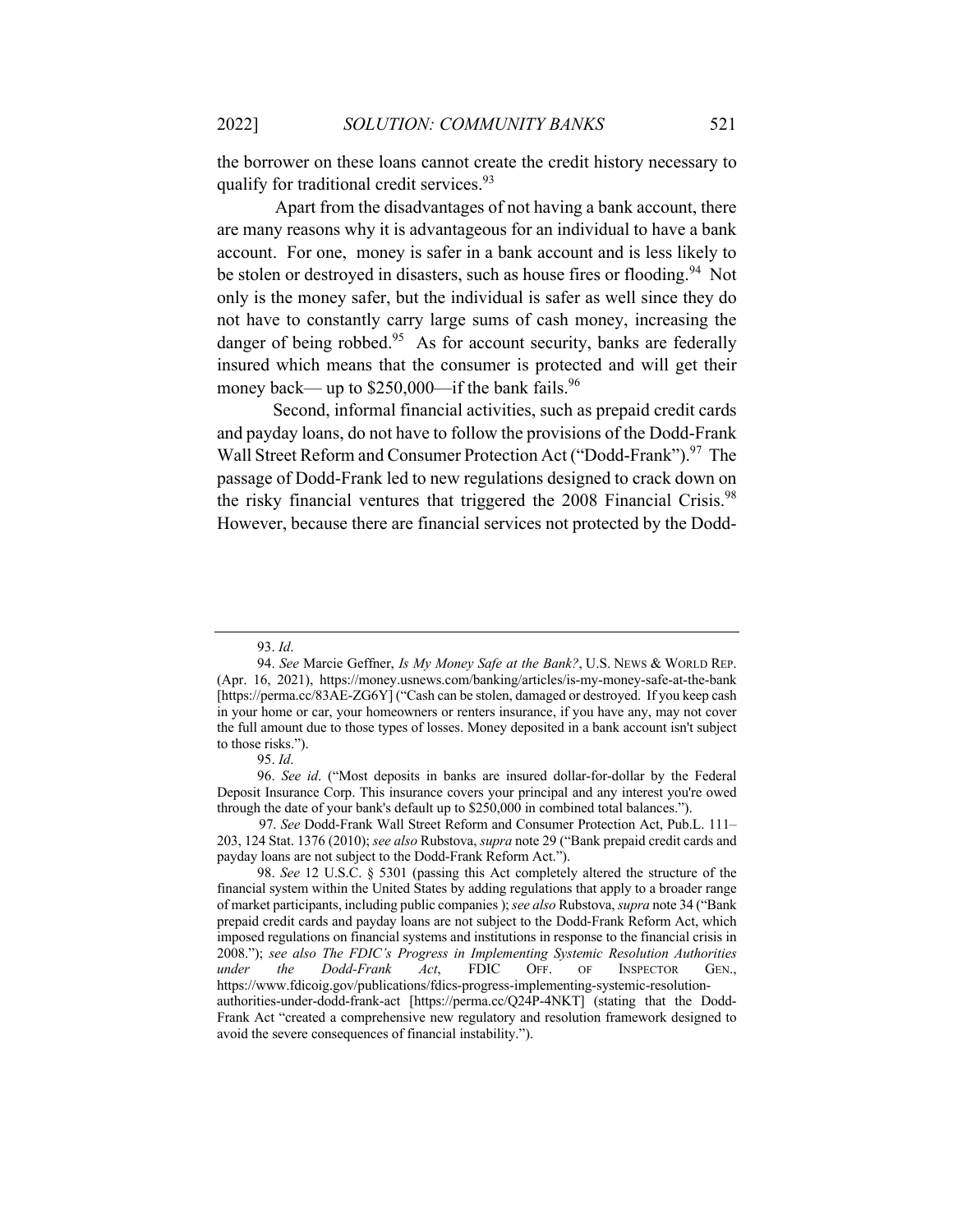Frank Act, bank branches are able to offer less regulated services that do not have a capped amount to low-income individuals.<sup>99</sup>

 Finally, having a bank account simply makes life easier and more convenient,100 and it increases the likelihood that an individual will be approved for a legitimate  $\alpha$ <sub>101</sub> Not only are banks more willing to give loans to existing customers, but a bank account gives a lender information on a potential borrower's ability to repay through their credit score.<sup>102</sup> Having a bank account is also convenient because it allows an individual to avoid having to carry cash on them and lets an individual avoid fees at storefronts through the use of writing checks or using a debit card. $103$ 

# V. COMMUNITY BANKS & THE UNBANKED

Compounded by the many causes and disadvantages of being unbanked, one of the major problems the unbanked face is the lack of access to a checking or savings account. As previously described, this lack of access stems from many root causes, such as high fees, distrust of banks, banking deserts, and fear of discrimination. However, one possible avenue that could alleviate some, if not all, of these issues is the investment in community banks. First, this part will give examples of other proposals the government has used to help get people banked and will explain how these initiatives have fallen short.<sup>104</sup> Second, this part will define community banks and describe how these banks are better equipped to address the issues the unbanked face in obtaining financial

<sup>99.</sup> *See* Rubstova, *supra* note 34 (stating that "branches have been offering the less regulated or unregulated services and options to low-income individuals that do not have a capped amount that can be charged for fees unlike overdraft fees.").

 <sup>100</sup>*. See Advantages of Maintaining a Bank Account*, TEX. SOC'Y OF CERTIFIED PUB. ACCTS, https://www.tx.cpa/docs/default-source/default-documentlibrary/maintainingbankaccount.pdf?sfvrsn=adf910b1\_2 (last visited Sept. 11, 2021) [https://perma.cc/8BY2-WXEH] ("A checking account is a primary tool for managing personal finances . . . . Having a bank account often means having a safe place to store your money. It also provides you with easy access to your money, either with checks or a debit card.").

<sup>101.</sup> *See id*. ("Having a bank account will improve your chances of being able to obtain a loan.").

<sup>102.</sup> *See id*. ("In addition of being approved for a loan with your bank, having a bank account can improve your chances of obtaining financing elsewhere. Before financing is granted, the lender in question will examine your ability to pay.").

<sup>103.</sup> *Id*.

<sup>104.</sup> *Infra* subsection A.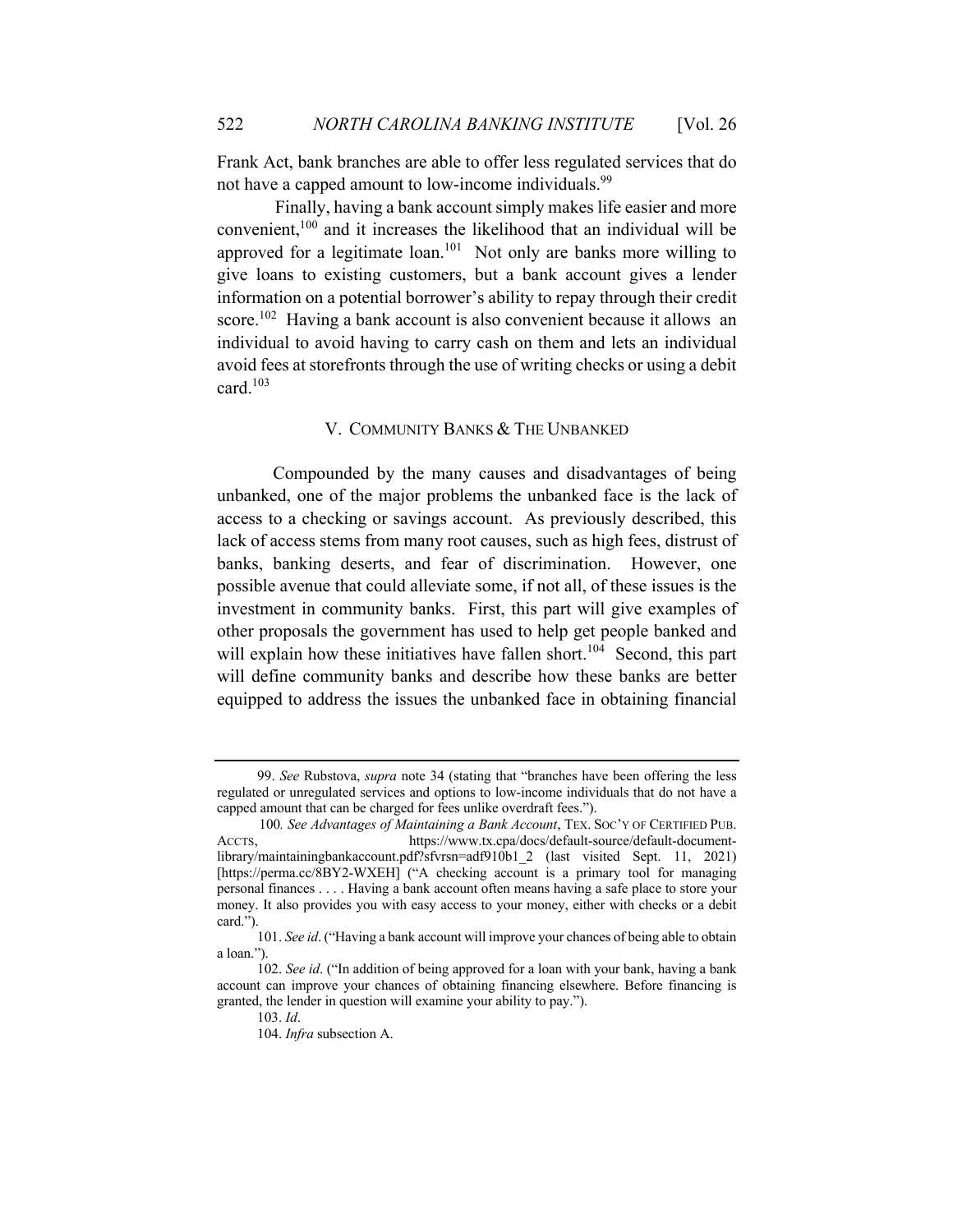services.<sup>105</sup> Third, this part will highlight certain initiatives taken by the government to support community banks.<sup>106</sup> Fourth, this part will describe specific obstacles faced by community banks and how the government could correct these barriers.<sup>107</sup> Finally, this part will argue why the utilization of community banks could be the remedy to many of the issues faced by the unbanked and the underbanked.<sup>108</sup>

#### *A. Other Initiatives*

 There have been several different methods that the government has suggested in order to make banking more accessible to Americans. One example is the creation of public banks. Public banks are chartered banks that are majority owned by the government.<sup>109</sup> Support for the creation of public banks has been popular since the  $2008$  recession,  $110$  and has only become more popular in the midst of the COVID-19 pandemic.111 For instance, in early 2021, sixteen bills were introduced throughout eight states concerning the formation of public banks.<sup>112</sup> Additionally, there was a bill introduced in Congress that would have

<sup>105.</sup> *Infra* subsection B.

<sup>106.</sup> *Infra* subsection C.

<sup>107.</sup> *Infra* subsection D.

<sup>108.</sup> *Infra* subsection E.

<sup>109.</sup> *See FAQ on Public Banking*, PUB. BANKING INST., https://www.publicbankinginstitute.org/faq/ [https://perma.cc/JCL7-H4US] ("A public bank is a bank operated in the public interest, owned by the people through their representative governments. Public banks can exist at all levels, from local to state to national or even international. Any governmental body which can meet local banking requirements may, theoretically, create such a financial institution. Public banks can fund public projects at reduced cost, generate profits for the local government, and create low-cost credit for the local community.").

<sup>110.</sup> *See* Douglas Singleterry & Zenon Christodoulou, *Public Banks Help Communities Thrive. Why Aren't There More?*, THE HILL (Jan. 26, 2017), https://thehill.com/blogs/pundits-blog/finance/316403-public-banks-help-communities-

thrive-why-arent-there-more [https://perma.cc/Z9ND-RVED] ("Since the 2008 financial crisis, the idea of creating a public bank has been proposed in dozens of states across the country.").

 <sup>111.</sup> *See* Ellen Brown, *Why Public Banking Is Now Gaining Traction in the U.S.*, YES! SOL. JOURNALISM (Mar. 17, 2021), https://www.yesmagazine.org/economy/2021/03/17/public-banking-recession [https://perma.cc/TCT2-8AQV] ("The devastation caused by nationwide COVID-19 lockdowns in 2020 has highlighted the inadequacies of the current financial system in serving the public, local businesses, and local governments.").

<sup>112.</sup> *See id*. ("Sixteen new bills to form publicly owned banks or facilitate their formation were introduced in eight U.S. states in January and February.").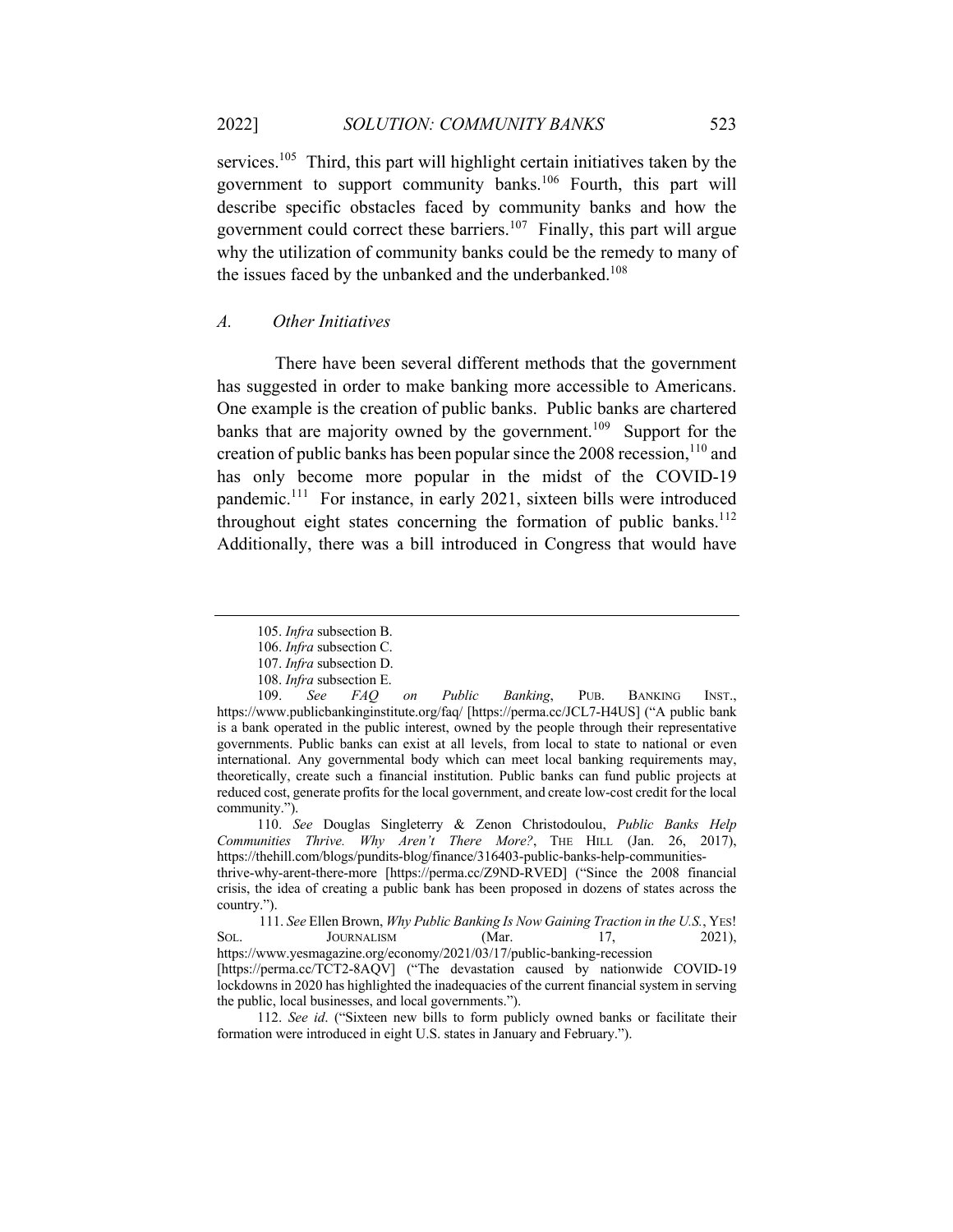created federal public banks.<sup>113</sup> On its face, the public banks attempt to address several of the root causes of being unbanked or underbanked such as discrimination, lack of access, and exorbitant fees.<sup>114</sup> But in the long run, public banks may not actually resolve these issues. This is because public banks are run by the government, and the one thing people seem to trust less than banks is the government.<sup>115</sup> There are also public policy concerns when it comes to public banks.<sup>116</sup> Because a public bank is mostly funded by the government, it is directly answerable to that government.<sup>117</sup> This can lead to corruption and banking decisions being made for political purposes rather than for the benefit of the consumers.<sup>118</sup> Furthermore, proponents of public banks argue that they "foster development by providing credit to socially desirable projects," but it is

114. *See Americans' Views of Government: Low Trust, but Some Positive Performance Ratings*, PEW RSCH. CTR. (Sept. 14, 2020), https://www.pewresearch.org/politics/2020/09/14/americans-views-of-government-lowtrust-but-some-positive-performance-ratings/ [https://perma.cc/U4C2-V9UF].

116. Jeff Spross, *Why Democrats Should Be Cautious About Public Banking* , THE WEEK (Oct. 16, 2019), https://theweek.com/articles/871793/why-democrats-should-cautiousabout-public-banking [https://perma.cc/5S3U-N4XA].

117. *See id*. ("The public bank is answerable to that government, and whatever profits the bank makes are returned to that government.").

<sup>113.</sup> *See* Press Release, Rep. Rashida Tlaib, Tlaib, Ocasio-Cortez Introduce Legislation Enabling Creation of Public Banks (Oct. 30, 2020), https://tlaib.house.gov/tlaibaoc-public-banking-act [https://perma.cc/3XZL-H6E3] (The Public Banking Act ("PBA") of 2020 was introduced by Congresswoman Rashida Tlaib of Michigan and co-sponsored by nine other Democrats, including Alexandria Ocasio-Cortez of New York. This bill would allow "for the creation of state and locally administered public banks by establishing the Public Bank Grant program administered by the Secretary of the Treasury and the Federal Reserve Board which would provide grants for the formation, chartering[,] and capitalization of public banks.").

<sup>115.</sup> *See id.* ("For years, public trust in the federal government has hovered at nearrecord lows. That remains the case today, as the United States struggles with a pandemic and economic recession. Just 20% of U.S. adults say they trust the government in Washington to 'do the right thing' just about always or most of the time.").

 <sup>118.</sup> *See id.* ("Public banking creates some freedom from the overwhelming private drive for profit, allowing democratically chosen priorities—such as social justice, poverty alleviation, carbon reduction, environmental cleanup, or industrial policy — to play a bigger role in who receives loans."); *see also* Mark A. Calabria, *Public Banking Hurts Economics*, N.Y. TIMES (Oct. 1, 2013), https://www.nytimes.com/roomfordebate/2013/10/01/shouldstates-operate-public-banks/public-banking-hurts-economic [https://perma.cc/H289-AECC] ("When the government owns the banks, lending decisions become increasingly driven by politics, rather than economics. Resources flow to those with influence. Government-owned banks also tend to under-price risk in order to buy votes. If there is one lesson we should take away from the recent crisis, it is that when you intentionally under-price risk, bad things happen.").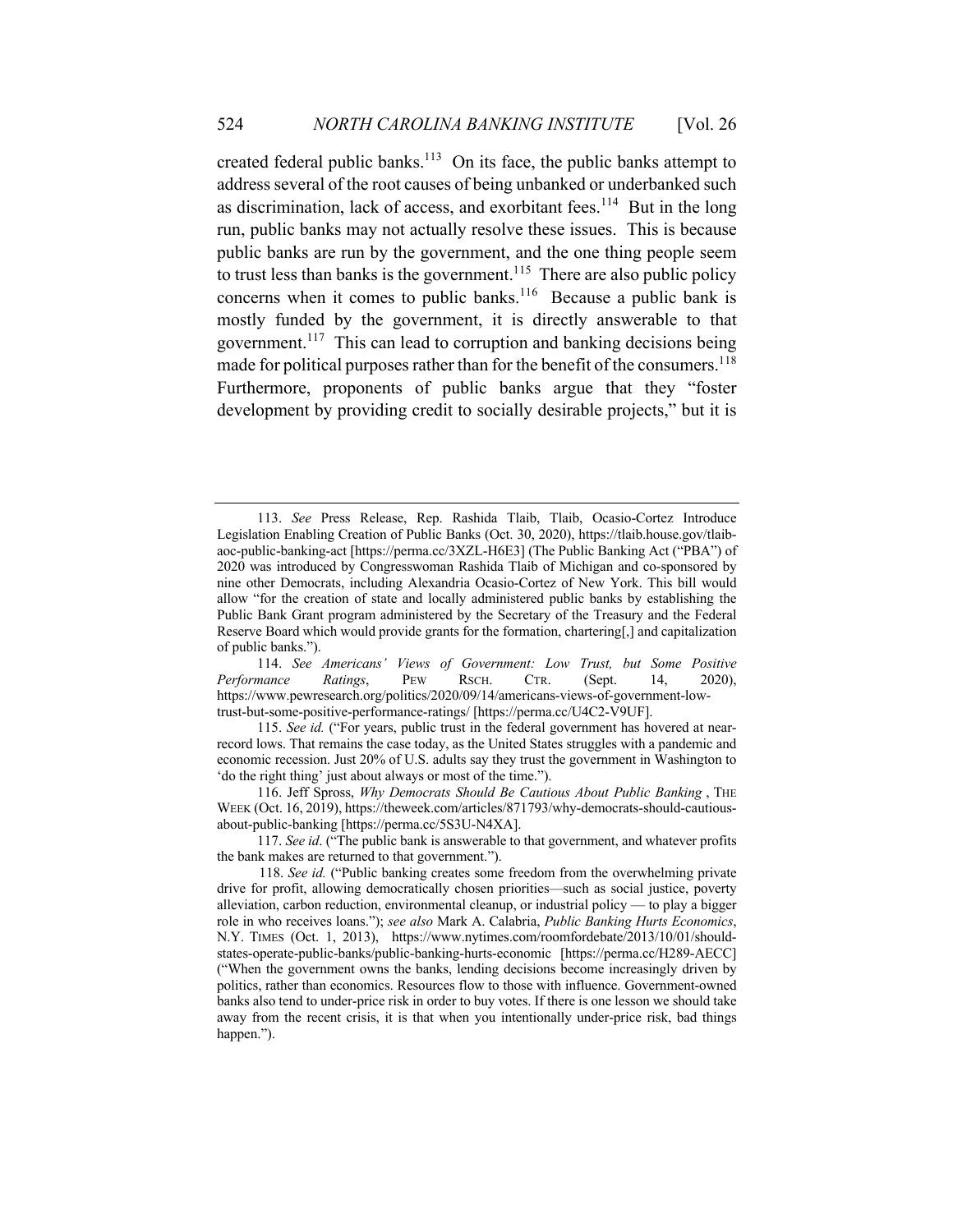not clear that the government should be tasked with deciding what is or is not socially desirable.<sup>119</sup>

 A second policy recommendation is the creation of free bank accounts at the Federal Reserve, or "FedAccounts." As it stands, only depository institutions, such as large banks, can hold accounts through the Federal Reserve.<sup>120</sup> This proposal seeks to give the general public, including individuals and small businesses, the option to open personal bank accounts at the Federal Reserve.<sup>121</sup> One of the main purposes of this proposal is to foster financial inclusion by allowing the unbanked and underbanked to rely on the Federal Reserve as opposed to other, less-safe, methods such as predatory lending.<sup>122</sup> There are several benefits to a FedAccount, such as individuals would not be subject to fees or account minimums, the interest paid on the account would be higher than what private banks pay, and others.<sup>123</sup>

120. *See* Vasanth Kumar, *Fed Accounts and the Right to Save*, BERKELEY ECON. REV. (Feb. 15, 2021), https://econreview.berkeley.edu/fed-accounts-and-the-right-to-save/ [https://perma.cc/Z37N-BRAB] ("Currently, the Federal Reserve prohibits individuals from opening accounts with any Federal Reserve Banks; this privilege is restricted to depository institutions, domestic and foreign. Notable among these institutions are large banks, such as Wells Fargo and Bank of America, known as 'national banks.'").

 121. *See* Morgan Ricks et al., *Central Banking for All: A Public Option for Bank Accounts*, THE GREAT DEMOCRACY INITIATIVE, 1, 2 (2018), https://rooseveltinstitute.org/wpcontent/uploads/2021/08/GDI\_Central-Banking-For-All\_201806.pdf

[https://perma.cc/H7DY-97M8] ("All U.S. citizens, residents, and domestically domiciled businesses and institutions would be eligible for FedAccounts. FedAccounts would offer all the functionality of ordinary bank transaction accounts, except for overdraft coverage. They would come with debit cards for point-of-sale payments and ATM access. They would support direct deposit and online bill pay. Account holders could access their accounts on the internet or through a mobile phone application. Monthly statements would be supplied by email (preferably) or in hard copy. There would be a customer service number. FedAccounts might also offer checkbooks for a small fee.").

122. *See id*. ("FedAccount would not have any fees or minimum balance requirements and would be marketed explicitly as a public service, open to all. It would attract millions of people who currently choose not to or are not able to maintain bank accounts. Greater inclusion would also reduce payment-related costs for businesses (both in processing payroll and in receiving customer payments) and for the government (by easing administration of benefits transfers and tax refunds). Money is often described as a public good, and FedAccount would bring this conception to full realization by transforming the U.S. accountmoney system into public infrastructure akin to roads, sidewalks, public libraries, the judicial system, and law enforcement.").

123. *See id*. (describing the key differences between a FedAccount and a private bank account).

<sup>119.</sup> Lucas Argentieri, *Do We Know It All? What Are the Real Costs and Benefits of Public Banks?*, WORLD BANK BLOGS (Nov. 16, 2020), https://blogs.worldbank.org/allaboutfinance/do-we-know-it-all-what-are-real-costs-andbenefits-public-banks [https://perma.cc/H77N-N7RS].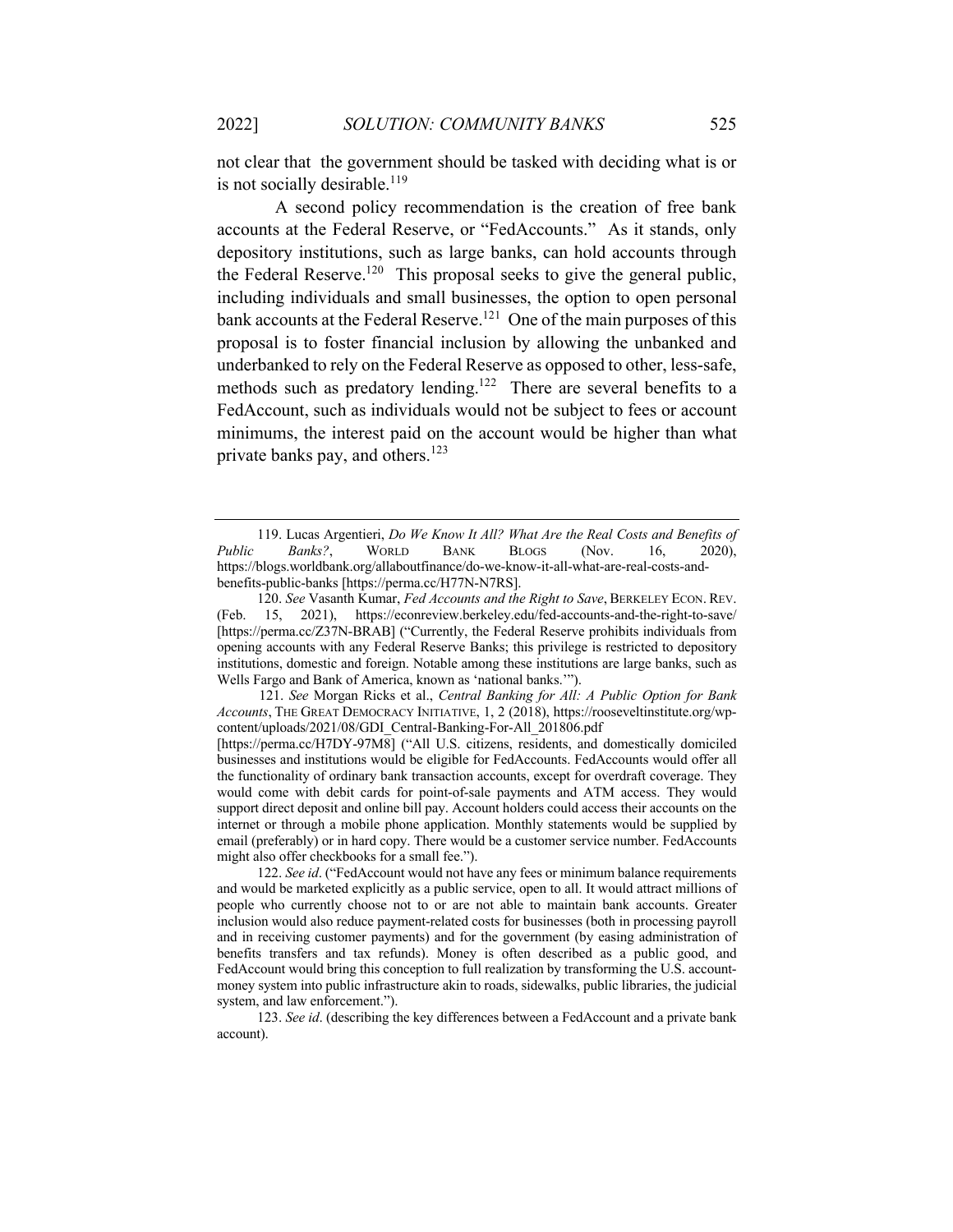However, despite the possible benefits of such a system, it is not without its setbacks. Importantly, it is not certain that FedAccounts would assist the unbanked population as much as claimed.<sup>124</sup> For one, just like with public banks, FedAccounts are controlled by the government and the same issues would arise.125 Not only would political power begin to dictate and corrupt the scheme,  $126$  it would also lead to slower development of the financial system, lower economic growth, and lower productivity growth.<sup>127</sup> Proponents of these accounts argue that the Federal Reserve is designed to be politically independent and FedAccounts would therefore be insulated from the political tides.<sup>128</sup> However, despite this supposed independence, the Federal Reserve is still tied to the political process, especially since the President appoints the Federal Reserve Chair.<sup>129</sup> Furthermore, there are economic implications as well.<sup>130</sup> With such a massive move from private banks to

 127. *See* Rafael La Porta, et al., *Government Ownership of Banks*, HARV. UNIV.JOHN F. KENNEDY SCH. OF GOV'T DEP'T OF ECON. (2000), http://dx.doi.org/10.2139/ssrn.236434 [https://perma.cc/3MZJ-S3PA] ("We find that higher government ownership of banks is associated with slower subsequent development of the financial system, lower economic growth, and in particular lower growth of productivity.").

<sup>124.</sup> *See* Norman, *supra* note 26, at 462 (claiming that "the population of the unbanked and underbanked would likely not benefit as much as predicted from the implementation of the FedAccounts proposal.").

<sup>125.</sup> *See* Spross, *supra* note 116.

<sup>126.</sup> *See id*. ("Public banking creates some freedom from the overwhelming private drive for profit, allowing democratically chosen priorities — such as social justice, poverty alleviation, carbon reduction, environmental cleanup, or industrial policy — to play a bigger role in who receives loans."); *see also* Calabria, *supra* note 118 ("When the government owns the banks, lending decisions become increasingly driven by politics, rather than economics. Resources flow to those with influence. Government-owned banks also tend to under-price risk in order to buy votes. If there is one lesson we should take away from the recent crisis, it is that when you intentionally under-price risk, bad things happen.").

<sup>128.</sup> *See* Ricks et al., *supra* note 121, at 6 (arguing that the Federal Reserve's role in creating and maintaining FedAccounts "could improve resource allocation while also insulating the central bank's investment function from the appearance or reality of political meddling and favoritism."); *see also* Norman, *supra* note 26, at 463-64 ("The Federal Reserve is designed to be politically independent. With this goal in mind, the institution was created to be accountable to the public, the Federal Open Market Committee, and the Board of Governors of the Federal Reserve by implementing monetary policies that are meant to achieve long-term macroeconomic objectives.").

<sup>129.</sup> *See* Norman, *supra* note 26, at 464 ("However, the President of the United States appoints the Federal Reserve chair. Although the appointment process is not inherently motivated by politics, history shows that it can be. During his 1972 campaign, President Nixon encouraged his elected Federal Reserve chair to employ monetary stimulus to cause a booming economy. In the short-term, there was no issue. However, in the long term this led to global inflation and brought an end to fixed exchange rates.").

<sup>130.</sup> *See* Ricks et al., *supra* note 121, at 6.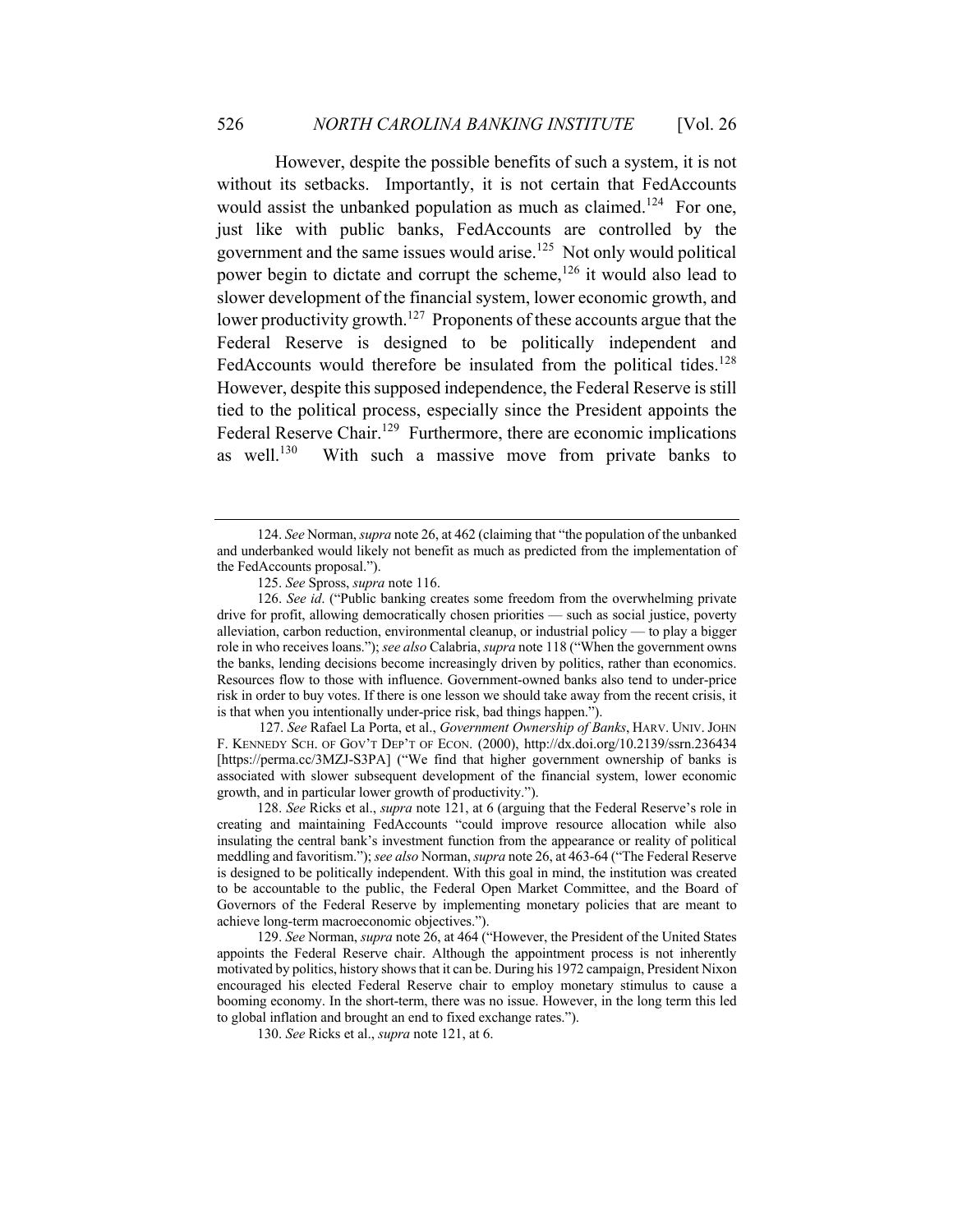FedAccounts, private banks would lose large parts of their deposits.<sup>131</sup> This could cause an upset within the economy, and it is uncertain how detrimental this upset would be.<sup>132</sup> Lastly, this is only a proposal, and would require legislation in order to be enacted.<sup>133</sup> Legislating is a long and tedious process, and most proposed bills do not become law.<sup>134</sup> Because of this, and the uncertainty of the success of FedAccounts, the adoption of this policy is not the most suitable to helping the unbanked and underbanked population.

 A final solution that has been proposed to address the unbanked issue is postal banking. Postal banking entails using the United States Postal Service ("USPS") to offer banking services.<sup>135</sup> For example, USPS could offer check cashing and payday lending services at a much lower cost than what's offered at fringe banks.<sup>136</sup> Postal banking can be especially helpful for the unbanked because the USPS can provide credit at lower rates, there are already postal offices in low-income and rural areas, and people have familiarity with USPS that they may not have with formal banks.<sup>137</sup>

133. Ricks et al., *supra* note 121, at 11.

134. *See American Government Online Textbook: How a Bill Becomes a Law*, USHISTORY.ORG (last visited: Jan. 2, 2021), https://www.ushistory.org/gov/6e.asp [https://perma.cc/LA8T-47SJ] (describing the process of how bills become laws and stating that "less that 10% of proposed bills actually become laws.").

135. *See* Norman, *supra* note 26, at 474 (describing the concept of postal banking and the services it could offer such as savings accounts, debit cards, and simple loans.").

137. *See* Mehrsa Baradaran, *It's Time For Postal Banking,* 127 HARV. L. REV. F. 165, 165-6 (2014) (arguing that "the USPS is in a unique position to provide much-needed financial services for the large population of unbanked or underbanked Americans. First, the Post Office can offer credit at lower rates than fringe lenders by taking advantage of

<sup>131.</sup> *See id*. (admitting that FedAccounts would cause banks to lose deposit balances and suggesting that the Federal Reserve would have to extend discount window loans to offset this loss).

<sup>132.</sup> *See* John Crawford, *Making Money Safe,* 95 NOTRE DAME L. REV. REFLECTION 1, 13-14 (2019) (arguing that "if widespread migration into FedAccounts caused quick (but not crisis-driven) flight from private money markets, this could be destabilizing; but we suggest this is precisely the sort of unusual and exigent circumstance that would justify the Fed employing its emergency lending authority under section 13(3) of the Federal Reserve Act to provide private money issuers with needed liquidity as they transition to either longer-term funding or smaller balance sheets.").

<sup>136.</sup> *See* Mehrsa Baradaran, *How The Poor Got Cut Out Of Banking,* 62 EMORY L.J. 483, 544 (2013) ("Post offices can be used as a way to offer short-term, low-interest credit to low-income Americans. Just like credit unions and S&Ls of the past, the Postal Service could operate through minimal government subsidies and still maintain modest profits. The post office could offer check cashing and payday lending services much like those offered by fringe banks, but at a much lower cost. It could also offer them without all the documentation and formal barriers of banks.").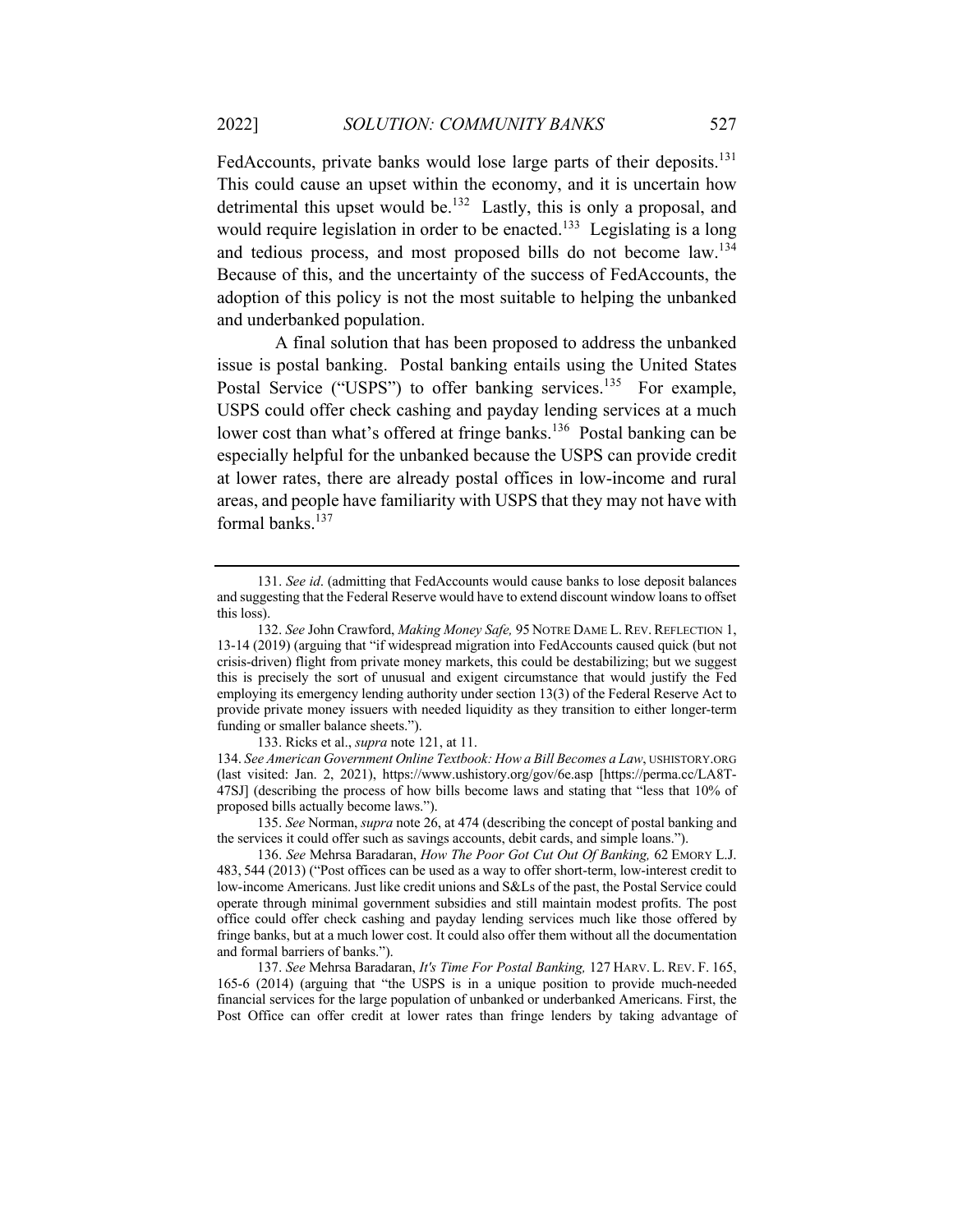However, there has been substantial pushback on the adoption of postal banking. Credit unions have expressed concern due to the fact that the USPS would create more competition.<sup>138</sup> Credit unions also argue that they are better equipped to serve at-risk communities than the USPS.139 Another critique of the USPS becoming a bank centers on defaults.140 As a bank, defaults are expected to happen, but critics worry how the USPS would handle individuals who default.<sup>141</sup> Some fear that the USPS would copy the policy of the IRS by utilizing wage garnishment, lien enforcement, and repossession when dealing with defaulters.142 Furthermore, the concept of postal banking centers on lowfee and low-interest rate loans. This policy of low-interest rates for those with a high risk of defaulting could allow for more defaults, which would mean that the USPS would quickly run out of money, leading to the government having to step in and subsidize the operation.<sup>143</sup> Presently, the USPS is already going through "extreme" financial issues, and the addition of postal banking may only exacerbate these problems.<sup>144</sup>

140. *See* Peter Conti-Brown, *Why the Next Big Bank Shouldn't be the USPS*, BROOKINGS INST. (May 31, 2018), https://www.brookings.edu/research/why-the-next-bigbank-shouldnt-be-the-usps/ [https://perma.cc/JXJ2-VJFQ]

141. *Id.*

142. *Id*.

economies of scale as well as its position in the federal bureaucracy. Second, it already has branches in many low-income neighborhoods that have been long deserted by commercial banks. And third, people at every level of society, including the unbanked, have a level of familiarity and comfort with the Post Office that they do not have with more formal banking institutions.").

<sup>138.</sup> Eric Naing, *Credit Unions To Democrats: Don't Push For Postal Banking*, CQ ROLL CALL WASH. BANKING BRIEFING (2016).

<sup>139.</sup> *See id*. (describing a letter sent by the National Association of Federal Credit Unions President Dan Berger to the Democratic National Committee Chairwoman Debbie Wasserman Schultz which stated credit unions' concerns over the Democratic Party's support of postal banking).

<sup>143.</sup> *See id*. ("Keeping interest rates low for populations that have a high risk of default is a governmental subsidy. Interest rates are not simply bankers extracting their pound of flesh from innocent borrowers. Interest rates reflect overall market conditions, profit margins, and (importantly) default risk. Regulation should ensure that unfair, deceptive, and abusive practices are not permitted. But high interest rates are not necessarily a sign that someone has been abused. It may be a sign that someone is at high risk of default. If [postal banking's purpose] to provide 'low-fee and low-interest rate micro-loans' would extend credit at prices that default risk cannot justify, the government is on the hook for that difference. If that interest rate is priced below what the default risk would justify, then postal banking will quickly run out of money and require significant governmental support to remain viable.").

<sup>144.</sup> *See* Naing, *supra* note 138 ("The USPS is going through extreme financial challenges and taking on a new mission of providing financial services would be a challenging task, putting it under pressure to raise revenue from this new authority.").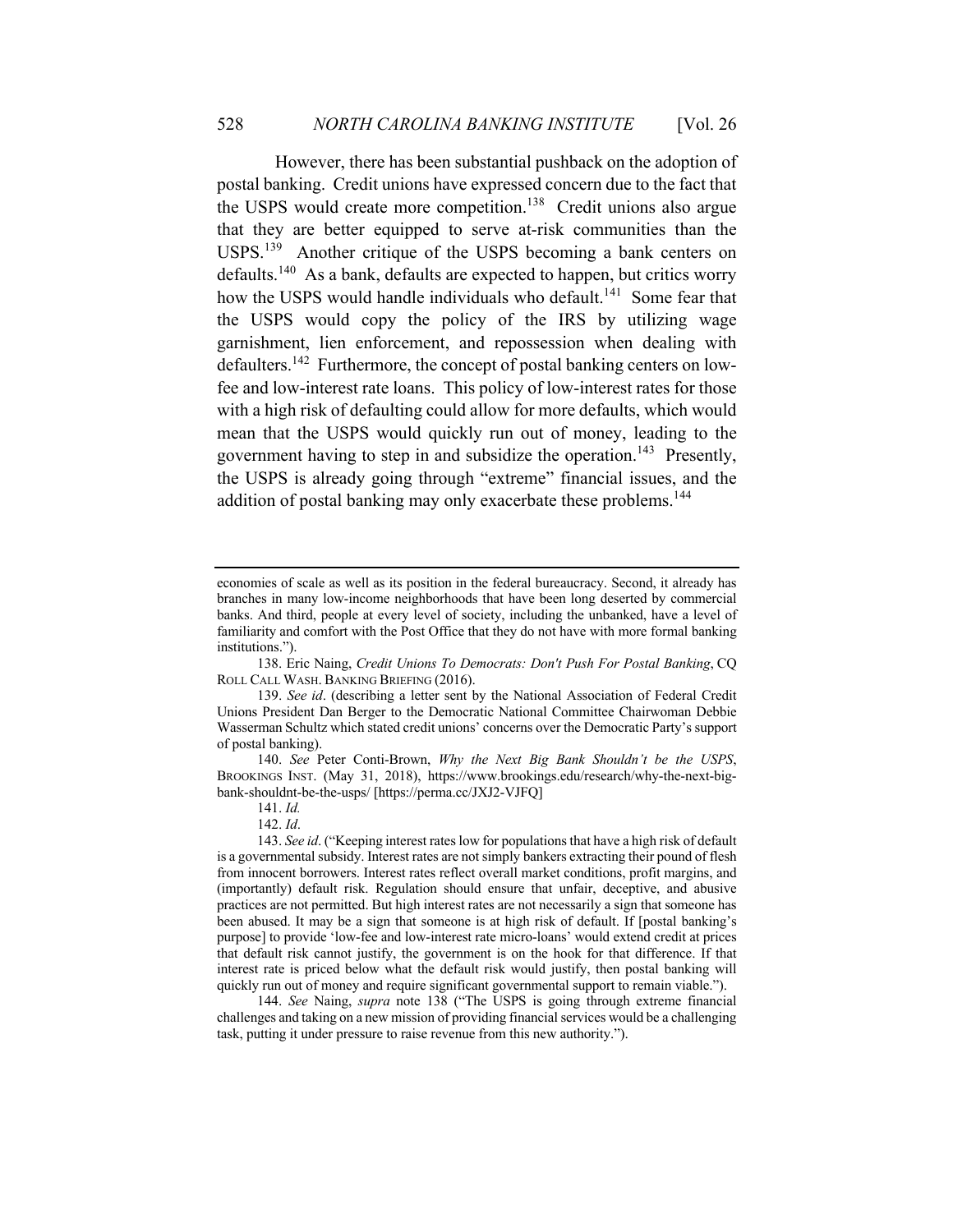Overall, the proposals discussed in this section would not adequately address and correct the issues faced by the unbanked and underbanked in America. However, community banks have a better understanding of the needs of this population and are better equipped to tackle and resolve these problems.

# *B. What are Community Banks?*

 Community banks are defined by certain characteristics that set them apart from commercial banks. $145$  The FDIC uses a system of criterion to determine whether a bank is considered a community bank or not.146 In a broad sense, community banks are banks that operate almost exclusively within a local community, and have assets below \$1 billion.<sup>147</sup> Community banks focus on serving small-town rural or suburban areas: markets that are less often serviced by larger banks.<sup>148</sup> Additionally, community banks build more personal relationships with consumers and approve loans on an individual basis.<sup>149</sup> Because of these attributes, community banks are more attune to their individual communities, and are considered to be "relationship" bankers instead of

 <sup>145.</sup> *See* Tanya D. Marsh, *Reforming The Regulation Of Community Banks After Dodd-Frank,* 90 IND. L.J. 179, 190-91 (2015)

<sup>(</sup>stating that "community banks generally differ from other commercial banks with respect to (1) their size, (2) their location, and (3) their methods of processing information.").

 <sup>146.</sup> *See Community Banking Study: Defining the Community Bank*, FDIC 1, 1 (2012), https://www.fdic.gov/regulations/resources/cbi/report/cbsi-1.pdf [https://perma.cc/SK3X-94MS] (defining the several criteria used to define a community bank and how to apply it); *see also* Patrick T. Carlson, *Don't (Community) Bank On It: How The Current Regulatory Framework And New Federal Regulations Threaten The U.S. Community Banking Industry,*  82 U. PITT. L. REV. 435, 438-39 (2020) (describing the five-step analysis of the FDIC when defining a community bank).

 <sup>147.</sup> *See* FDIC, *supra* note 146, at 1 ("Most people are able to articulate the characteristics of community banks, as the characteristics tend to revolve around how and where a community bank conducts business. For example, community banks focus on providing traditional banking services in their local communities."); *see also* Marsh, *supra* note 145, at 191 ("The simplest and crudest way to define community banks is as commercial banks with assets of less than \$1 billion.").

 <sup>148.</sup> *Regulatory Reform: Examining How New Regulations are Impacting Financial Institutions, Small Businesses, and Consumers; Field Hearing Before the Subcomm. on Fin. Inst. and Consumer Credit of the Comm. on Fin. Serv.*, 112th Cong. (2011) (statement of Marty Reinhart, President, Heritage Bank).

<sup>149.</sup> *See id*. ("Community banks are playing a significant role in the broad-based economic recovery of our Nation because we serve rural, small town, and suburban customers and markets that are not comprehensively served by larger banks. Localized credit decisions made one by one by thousands of community bankers support small businesses, economic growth, and job creation.").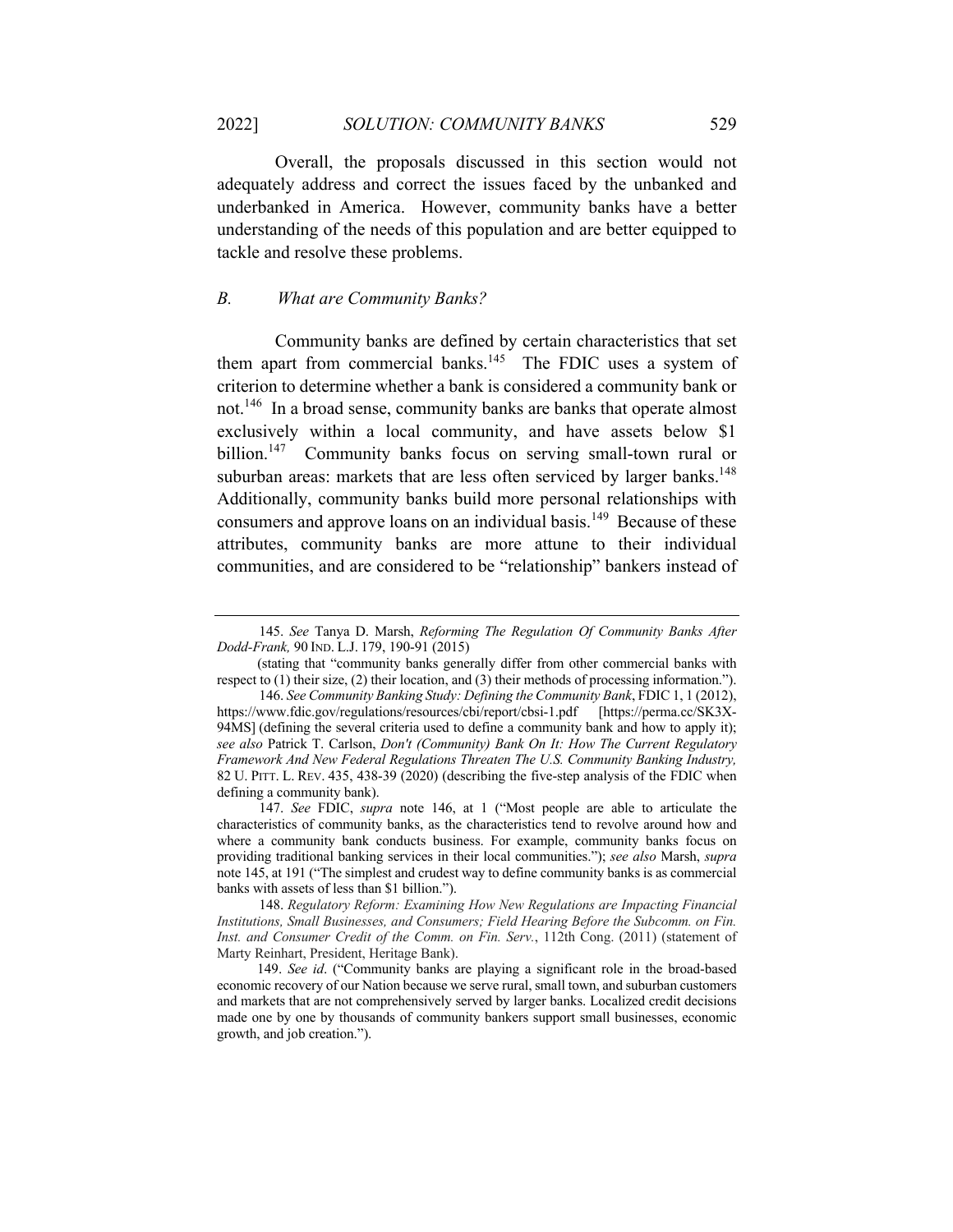"transactional" bankers.<sup>150</sup> This means that these banks have particular knowledge of their local community and the individuals within the community, which allows them to make credit decisions based on this local knowledge and the history of those long-term relationships.<sup>151</sup> Another attribute of community banks is that they are generally privately owned, thus allowing them to focus their interests on the long-term wellbeing of their local communities as opposed to in capital markets.<sup>152</sup> This relationship style of banking is important for individuals, especially the unbanked and underbanked. For example, when an individual is applying for a loan, community banks are able to assess the loan based off the character of the borrower, the relationship they have with the bank, and the specific circumstances of the local economy.<sup>153</sup> Additionally, community banks can oversee loans in ways that larger banks cannot, allowing them to approve more loans than their counterparts.<sup>154</sup>

Due in part to their unique characteristics, community banks are an important aspect of the American financial system and account for the largest percentage of chartered banks within the United States.<sup>155</sup> Additionally, as of 2019, these banks held 36% of the banking sector's

<sup>150.</sup> FDIC, *supra* note 146, at 1.

<sup>151.</sup> *See id.* (stating that community banks "are often considered to be "relationship" bankers as opposed to "transactional" bankers; "This means that they have specialized knowledge of their local community and their customers. Because of this expertise, community banks tend to base credit decisions on local knowledge and nonstandard data obtained through long-term relationships and are less likely to rely on the models-based underwriting used by larger banks.").

<sup>152.</sup> *See id*. at 5 ("[Community banks] are likely to be owned privately or have public shares that are not widely traded, and therefore tend to place the long-term interest of their local communities high relative to the demands of the capital markets.").

<sup>153.</sup> Carlson, *supra* note 146, at 437.

<sup>154.</sup> *See id*. ("[W]here loan officers at larger banks make lending decisions based on credit score and statistical models, loan officers at community banks consider a wide variety of factors, such as the character of the borrower, the relationship between the borrower and the bank, and special features of the local economy. Further, as community banks are more connected to the local economy, they can oversee the loan in a way that larger institutions cannot.").

 <sup>155.</sup> *See id*. at 439 ("In 2010, there were 6,914 banking organizations registered in the United States. Of those, 94%, or 6,524 banks, were designated as community banks. These banks accounted for \$1.923 trillion in total assets. The remaining 390 registered banks fell outside this definition for various reasons, such as asset size or geographic footprint. Therefore, community banks account for the largest portion of chartered banks, as well as a significant percentage of the total assets in the financial industry."); *see also FDIC Community Bank Study*, FDIC VI (Dec. 2020), https://www.fdic.gov/resources/communitybanking/report/2020/2020-cbi-study-full.pdf [https://perma.cc/4WPY-EHQT] [hereinafter *FDIC Community Bank Study*] ("Community banks by count represent the vast majority of banks in the United States.").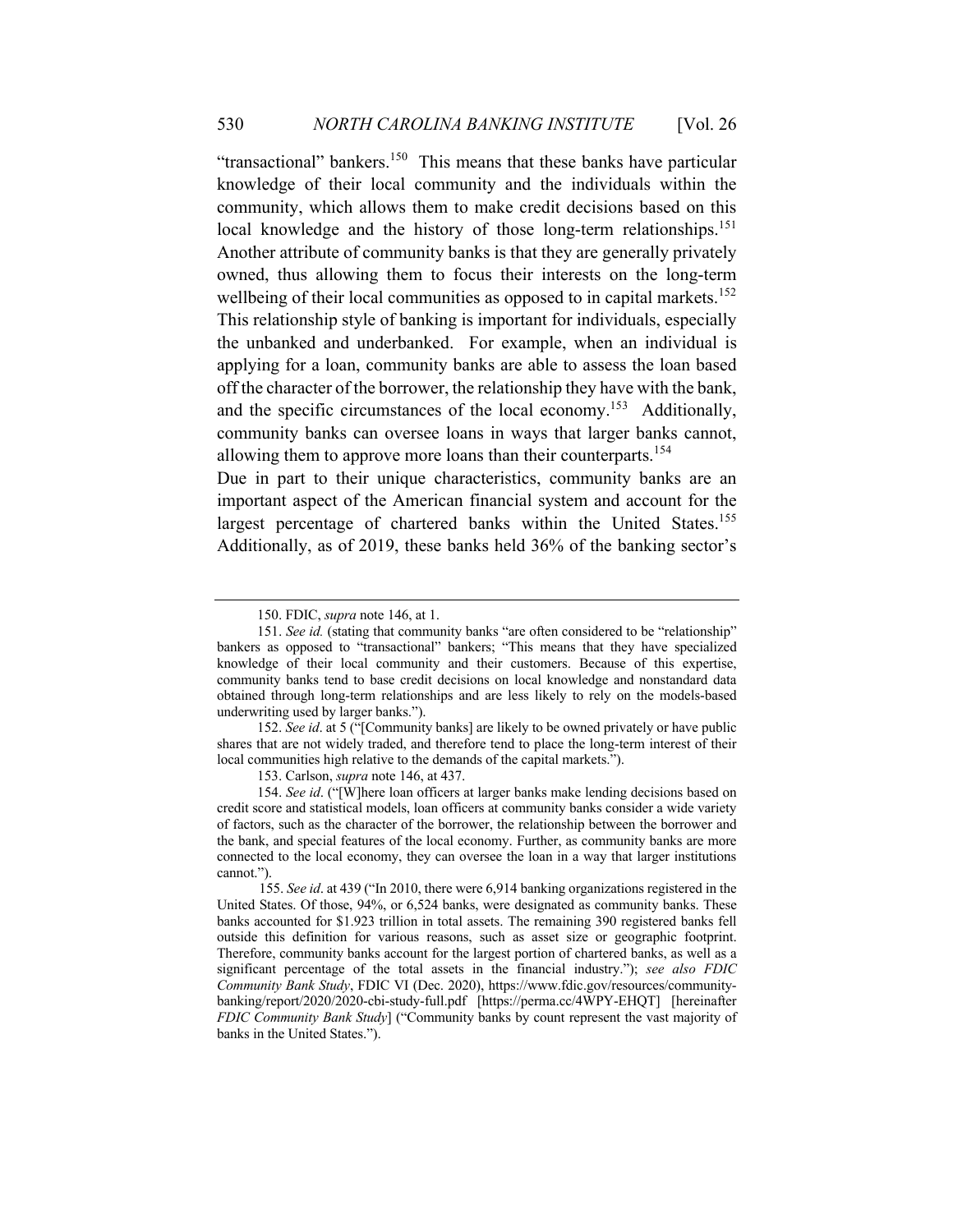small business loans.<sup>156</sup> Furthermore, for 608 counties within the United States, community banks are the only FDIC-insured institutions physically present within that county.157

Community banks are in a unique position to serve the unbanked and underbanked community. As previously stated, the number one reason individuals gave for being unbanked was a general distrust of banks. However, community banks are built on a business model that cultivates personalized relationships with customers built on trust.<sup>158</sup> Furthermore, because community banks are often located in areas that are less attractive to bigger banks, these banks are able to service those who have been abandoned by the mainstream banking industry.<sup>159</sup> Additionally, community banks often charge less fees than larger banks, which allows for more lower-income individuals to participate in the banking industry.<sup>160</sup>

# *C. FDIC Initiatives*

 However, in recent years, community banks have faced challenges due to demographic changes and issues with profitability.<sup>161</sup>

161. *See FDIC Community Bank Study, supra* note 155, at V (describing that the two demographic factors that affect the growth of community banks are median age and net migration flows); *see also* Marsh, *supra* note 140, at 195 ("In recent decades, noncommunity

<sup>156.</sup> *FDIC Community Bank Study*, *supra* note 155, at VII.

 <sup>157.</sup> *See Remarks by FDIC Chairman Jelena McWilliams at the 2021 Community Bankers Symposium: Banking on the Future*, FDIC, (October 22, 2021) https://www.fdic.gov/news/speeches/2021/spoct2221.html#\_ftn4 [https://perma.cc/9SZV-T4C3] [hereinafter *Remarks*] (citing the FDIC Survey of Deposit Data as of June 2021).

<sup>158.</sup> *See* Tiana M. Slaney, *Survival Of The Biggest? How Community Banks Can Survive Without Deregulation,* 46 J. CORP. L. 831, 840 (2021) ("When asked for a reason for being unbanked, over 30% of the unbanked households listed a distrust of banks as a reason. This is where the competitive advantage of community banks' personal relationships with consumers proves useful. Community banks are in a significantly better position to gain the trust of these households than larger banks.").

 <sup>159.</sup> *See* Marsh, *supra* note 145, at 195 ("Despite these challenges, community banks remain important to consumers who prefer the relationship-banking model to the transactional-banking model. In addition, community banks are vital to the American economy because they provide financial services and credit to customers who are less attractive to larger financial institutions by virtue of their location or the profitability of the financial products they need. Community banks are particularly important to small businesses, farmers, commercial real-estate owners, and individuals.").

<sup>160.</sup> *See The Role of Community Banks in the U.S. Economy*, FED. RES. BANK KAN. CITY 15, 28 (2003), https://www.kansascityfed.org/publicat/econrev/pdf/2q03keet.pdf [https://perma.cc/3CRG-PJRE] ("Community banks also tend to charge lower fees for retail banking services than larger banks, which some analysts interpret as a sign that community banks are more interested in attracting and retaining small depositors.").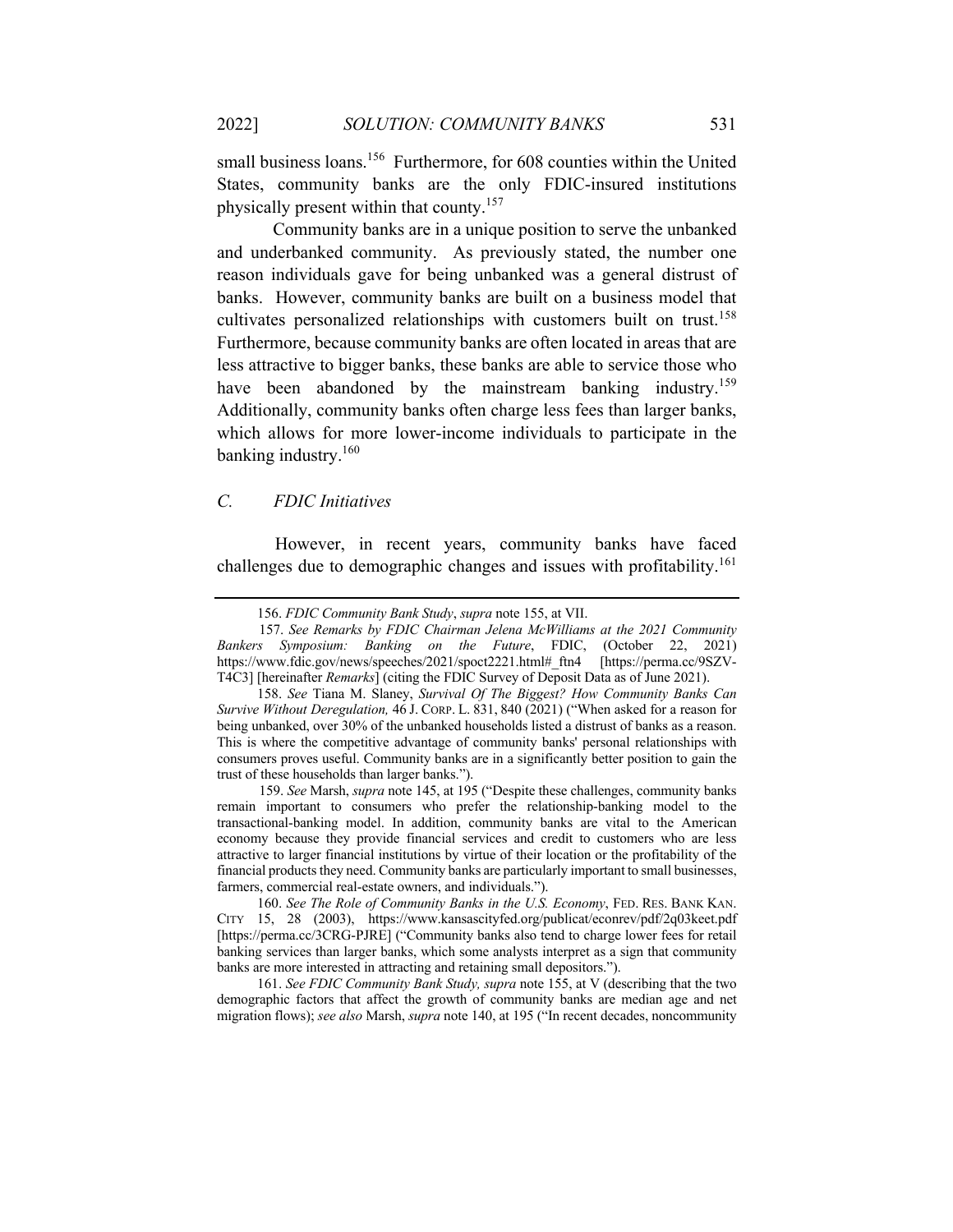To combat obstacles that community banks face and to promote growth, the FDIC has recently adopted policies focused on achieving inclusion and fostering competitiveness within community banks.<sup>162</sup>

To encourage inclusion, the FDIC launched the Mission-Driven Bank Fund. Through this fund, investors will support mission-driven banks,  $163$  including community banks, by investing money to grow these banks' size, scale, and capacity, which in turn will allow these banks to further invest in financial products within their own communities.<sup>164</sup> This fund will provide "patient capital" to these banks which will prioritize the social impact objectives of the funding over the fund rate of return. Furthermore, this fund will help give these banks access to several resources such as training.<sup>165</sup>

Second, the FDIC has announced a tech sprint aimed at addressing how community banks can best support the unbanked.<sup>166</sup> A

162. *Remarks*, *supra* note 157.

163. *See Mission-Driven Bank Fund: At-A-Glance*, FDIC, 1, 2 https://www.fdic.gov/regulations/resources/minority/mission-driven/fdic-mdbf-at-aglance.pdf [https://perma.cc/XAP9-J3VY] [hereinafter *Mission-Driven Bank Fund*]

(describing mission-driven banks as those that "serve communities that are often the first to experience the effects of economic downturns and among the last to recover.").

 164. *See Remarks*, *supra* note 157 (stating that investors have already pledged "\$120 million to support mission-driven banks and the communities they serve, with additional investments expected in the coming months. The fund will support MDIs and CDFIs to build size, scale, and capacity that will in turn allow them to provide affordable financial products and services to individuals and businesses. The FDIC will not manage the fund, contribute capital to the fund, or be involved in the fund's investment decisions."); *see also Mission-Driven Bank Fund*, *supra* note 163, at 2 (describing the overall basics of the fund).

 165. *See* Microsoft News Center, *Fund manager RFP opens for Mission-Driven Bank Fund*, MICROSOFT (Dec. 2, 2021), https://news.microsoft.com/2021/12/02/fund-manager-rfpopens-for-mission-driven-bank-fund/ [https://perma.cc/8GJB-7DNP] ("The fund will provide 'patient capital' to mission-driven banks serving historically excluded communities across the country, prioritizing social impact objectives over the fund rate of return. In addition to investment capital, the fund will be focused on providing access to support resources such as technical training, assistance in developing lending and investment products, banking operations, and more.").

166. *See Remarks*, *supra* note 157 ("A tech sprint brings together a diverse set of stakeholders in collaborative settings for a short period of time to focus intensely on specific challenges with implications for the FDIC or its regulated entities.").

banks have demonstrated that they are generally more profitable than community banks. However, the 2012 FDIC Community Banking Study concluded that community banks actually outperform noncommunity banks in generating net interest income and yields on earning assets and in reducing credit losses and noninterest expenses-core banking services. Nevertheless, noncommunity banks generate a higher return on assets because they have multiple lines of business that support their ability to generate much higher volumes of noninterest income. In contrast, community banks rely almost entirely on net interest margin (the spread between the cost of deposits and the interest rate charged on loans, minus expenses) and deposit service charges.").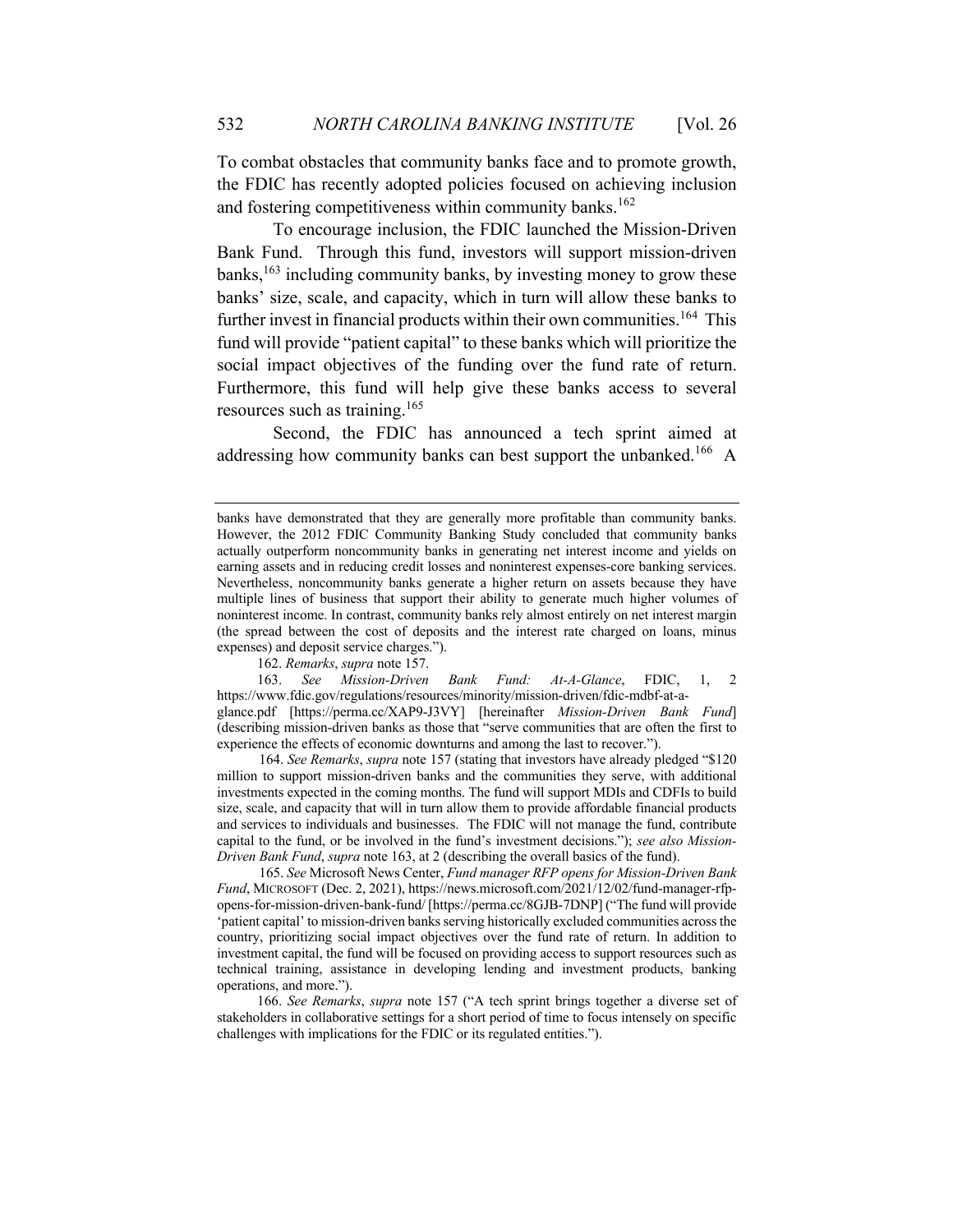tech sprint is a short period of time where teams made up of several financial stakeholders intensely focus on certain challenges being faced within the financial sector and turn ideas into value.<sup>167</sup> This particular tech sprint created in 2021 will seek to investigate any technologies that could be utilized by community banks to aid them in meeting the needs of people within their communities, particularly the unbanked and underbanked.<sup>168</sup> The question for this tech sprint is: "Which data, tools, and other resources could help community banks meet the needs of the unbanked in a cost-effective manner, and how might the impact of this work be measured?"<sup>169</sup> Furthermore, the FDIC has sought to adopt policies to increase competitiveness in the hope that it will foster continuing innovation. $170$ 

#### *D. Setbacks*

 However, even with the FDIC pioneering new initiatives to help support community banks, there are setbacks that these banks still face. The greatest of these are the restrictions in the Dodd-Frank Act adopted in 2010.171 The Dodd-Frank Act was adopted in response to the financial crises of 2008 and was aimed at correcting the failures of the system perpetuated by large financial institutions.172 Despite the crises being

 <sup>167.</sup> *See* FDITech, *Sprint Program*, FDIC, https://www.fdic.gov/fditech/techsprints/measuring-resilience.html [https://perma.cc/GT65- TKHS] ("The FDITECH's sprint program brings a diverse set of stakeholders (e.g., banks, non-profit organizations, academic institutions, private sector companies, members of the public) together in collaborative settings for a short period of time to intensely focus on challenges of importance to the FDIC. A 'sprint' simply refers to a short period of time (typically 2-3 weeks) where teams turn ideas into value. The FDIC will always provide a problem statement and selected teams will devote their collective energy and expertise towards addressing specific challenges. Typically, a tech sprint will culminate with a Demonstration Day where each team shares findings with a panel of evaluating experts.").

<sup>168.</sup> *FDITECH Launches Tech Sprint to Reach More Unbanked People*, FDIC (Jun. 16, 2021) https://www.fdic.gov/news/financial-institution-letters/2021/fil21043.html [https://perma.cc/N2NM-53AQ].

<sup>169.</sup> *FDIC Opens 'Tech Sprint' to Serve Unbanked Population*, BANKING EXCH. (July 7, 2021), https://m.bankingexchange.com/news-feed/item/8788-fdic-opens-tech-sprint-toserve-unbanked-population?Itemid=637 [https://perma.cc/3VS5-WCUP].

<sup>170.</sup> *See Remarks*, *supra* note 152 (describing the various policies such as modernizing engagement through Call Reports and partnering with Fintechs).

<sup>171.</sup> Dodd-Frank Wall Street Reform and Consumer Protection Act, Pub.L. 111–203, 124 Stat. 1376 (2010).

 <sup>172.</sup> *See* John L. Ropiequet, et al., *The Dodd-Frank Act Changes the Consumer Finance Landscape,* 64 CONSUMER FIN. L.Q. REP. 284-5 (2010) ("In response to the most devastating downturn in this country's economy in decades, Congress enacted the Dodd-Frank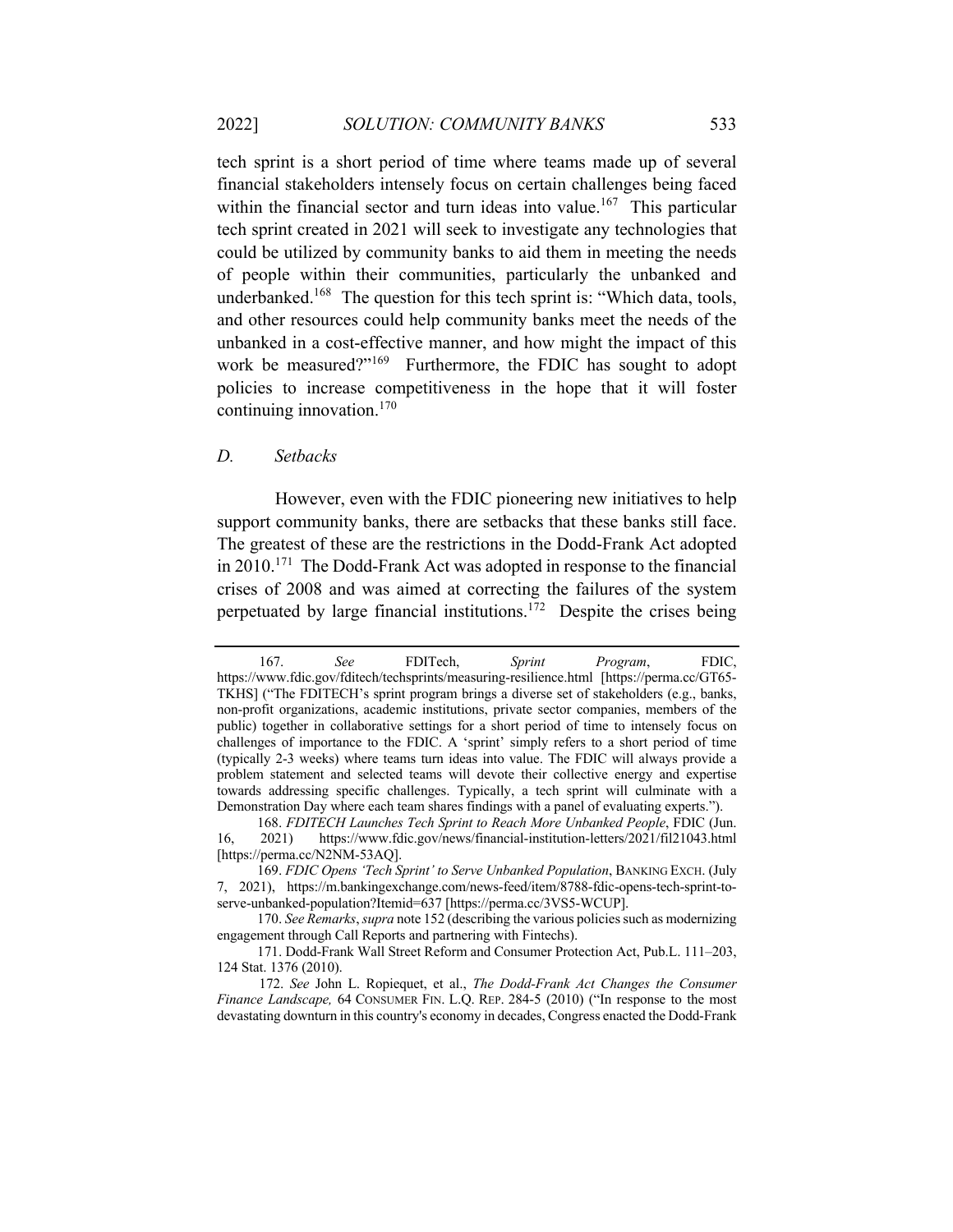created by large banks, it was the smaller community banks that took more damage under the new Dodd-Frank regulations.<sup>173</sup> For example, under Dodd-Frank, banks must monitor and comply with several technical requirements, a feat that is virtually impossible for small community banks to overcome.<sup>174</sup> Another example is the capital provision, which impairs the ability of smaller community banks in using trust-preferred securities for capital allocations when lending.<sup>175</sup> Apart from these two examples of how Dodd-Frank hurts community banks, this Act has several other provisions that negatively and disproportionately affect community banks.<sup>176</sup> Recognizing the setbacks

 176. *See* Marsh, *supra* note 145, at 217 ("As the GAO noted in a September 2012 report, although Dodd-Frank was primarily aimed at large, systemically important financial institutions, seven of the Act's sixteen titles are expected to have an effect on community

Wall Street Reform and Consumer Protection Act of 2010 . . . .The Dodd-Frank Act was designed with several goals in mind including: (1) thorough monitoring of the financial services marketplace; (2) early assessment of systemic risk to the stability of financial markets; (3) the ability to address risky activity that could result in disastrous financial consequences; and (4) strengthening the protections given to consumers. To try to prevent future calamitous financial events, the Dodd-Frank Act emphasizes the strict ongoing monitoring of systemic risks and the overall stability of financial markets. At the same time, it comprehensively reformed the regulation of many consumer creditors and their practices, and created a new federal agency instructed and empowered to write many new regulations. The Dodd-Frank Act also provides for redistribution of authority between existing regulatory agencies and the new agency.").

 <sup>173.</sup> *See* Adam R. Lewis, *North Carolina Community Banks: Survival Strategies for Turbulent Times,* 17 N.C. BANKING INST. 333, 339 (2013) ("(1) [I]t was the large investment banks that caused the financial crisis . . . and it is unfair to impose new regulations on small community banks as a response to something that they had no hand in creating; and (2) the heavy regulatory burden imposed by [the] Dodd-Frank [Act] is disproportionately damaging to smaller banks.").

 <sup>174.</sup> *See* Ryan T. O'Shields, *Historic Literature Presages Dodd-Frank Act As A Death Knell For Community Banks,* 67 CONSUMER FIN. L.Q. REP. 326, 327 (2013) ("Perhaps even more damaging is the burden (essentially impossible for small community banks to meet at any reasonable cost and effort) of monitoring and complying with the avalanche of technical CFPB requirements issued pursuant to the Dodd-Frank Act. The adverse impact of this burden is obviously disproportionate for community banks. For example, a Maryland bank with assets of \$1.38 billion, First United Bank and Trust, conservatively estimated that it would incur \$2.5 million in additional compliance costs per year as a result of the Dodd-Frank Act; this bank also estimated that nearly four out of every five of its current employees will be burdened with significant compliance obligations.").

<sup>175.</sup> *See id*. at 329 ("'Famine is in thy cheeks, Need and oppression starveth in thine eyes, Contempt and beggary hang upon thy back; The world is not thy friend nor the world's law: The world affords no law to make thee rich; Then be not poor, but break it, and take this.' Shakespeare thus makes the point that laws are capable of bankrupting the society which they are intended to govern, even as the laws benefit selected interests. In many ways, the Dodd-Frank Act amply illustrates this point; yet another example is the capital provision within the Dodd-Frank Act that importantly impairs, for smaller community banks, the use of trustpreferred securities (TRuPS) for capital allocations to fund their lending operations.").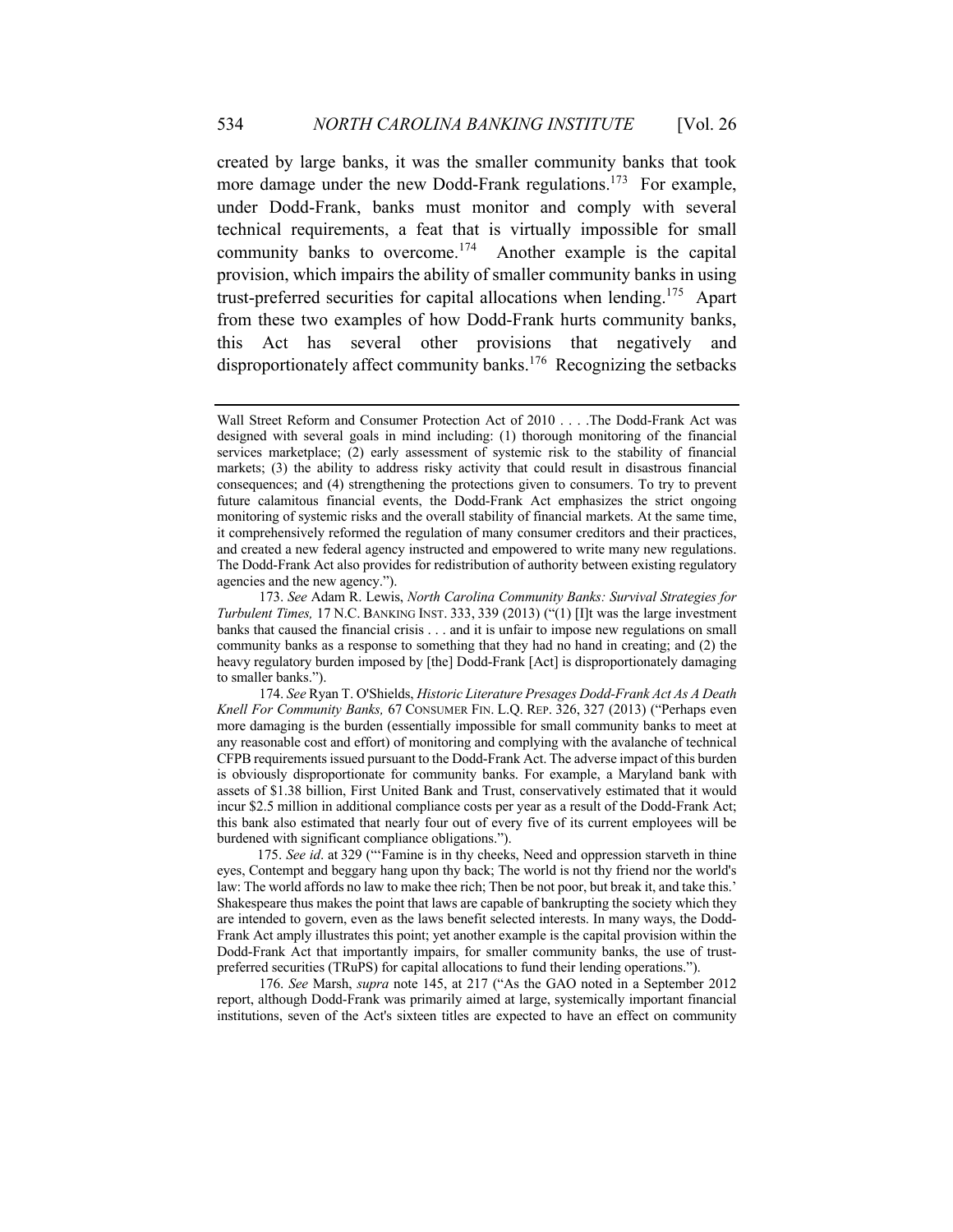of Dodd-Frank felt by community banks, Congress enacted the Economic Growth, Regulatory Relief, and Consumer Protection Act ("Growth Act").<sup>177</sup> Under this Act, smaller community banks are given exemptions from several of the Dodd-Frank requirements.<sup>178</sup>

# *E. Why Community Banks?*

 Regardless of any challenges, community banks are essential to the American financial economy and with proper investment could solve several of the issues felt by the unbanked. First, community banks are resilient, and are entities that people can count on.<sup>179</sup> Second, community banks are more personal, and allow for individuals to build relationships with their banks.<sup>180</sup> These relationships foster trust and allow for banks to develop personalized financial services for each individual.<sup>181</sup> Finally, without community banks, the number of those who are unbanked or underbanked would "skyrocket."<sup>182</sup> Because of this, it is essential that

179. *See* Marko Stojkovic, *The Dodd-Frank Solution To Predatory Lending,* 22 PUB. INT. L. REP. 106, 121 (2017) ("Community banks have recovered strongly from the financial crisis and remain healthy since Dodd-Frank's implementation. The growth rate of lending by community banks has risen back to pre-recession levels, profits have recovered, mid-sized and larger community banks have increased their market share in agricultural and mortgage lending, and the number of community bank failures has dropped every year since 2009. These trends suggest that the community-banking sector has been resilient in a challenging and competitive macroeconomic environment.").

180. *See* Slaney, *supra* note 158, at 840.

 181. *See id*. ("When asked for a reason for being unbanked, over 30% of the unbanked households listed a distrust of banks as a reason. This is where the competitive advantage of community banks' personal relationships with consumers proves useful. Community banks are in a significantly better position to gain the trust of these households than larger banks.").

182. *See* Merric R. Kaufman, *Too Small To Succeed?: An Analysis Of The Minimal Undue Regulatory Burdens Facing Community Banks In The Post Dodd-Frank Regulatory Environment, And How To Further Minimize Their Burden*, 37 REV. BANKING & FIN. L. 445 457-58 (2017) ("Both the unbanked and the underbanked 'typically bear far higher costs than those fully served by banks and may find it much more challenging to fully participate in the economy.' It is clear that without community banks serving rural communities, small businesses, the agriculture industry, and other informationally opaque borrowers, the number of unbanked and underbanked citizens would skyrocket.").

banks. Four years after Congress passed Dodd-Frank, it remains unclear to what extent these provisions will impact community banks, due to the Act's heavy reliance on agency rulemaking.").

<sup>177.</sup> Economic Growth, Regulatory Relief, and Consumer Protection Act, Pub. L. No. 115-174, 132 Stat. 1296 (2018).

 <sup>178.</sup> *See* David W. Perkins et al., *R45073, Economic Growth, Regulatory Relief, And Consumer Protection Act (S. 2155) And Selected Policy Issues*, CONG. RSCH.SERV. 14-20 (2018), https://fas.org/sgp/crs/misc/R45073.pdf [https://perma.cc/R8HU-Y9PQ] (reviewing eight provisions "aimed at providing regulatory relief to institutions under certain asset thresholds.").